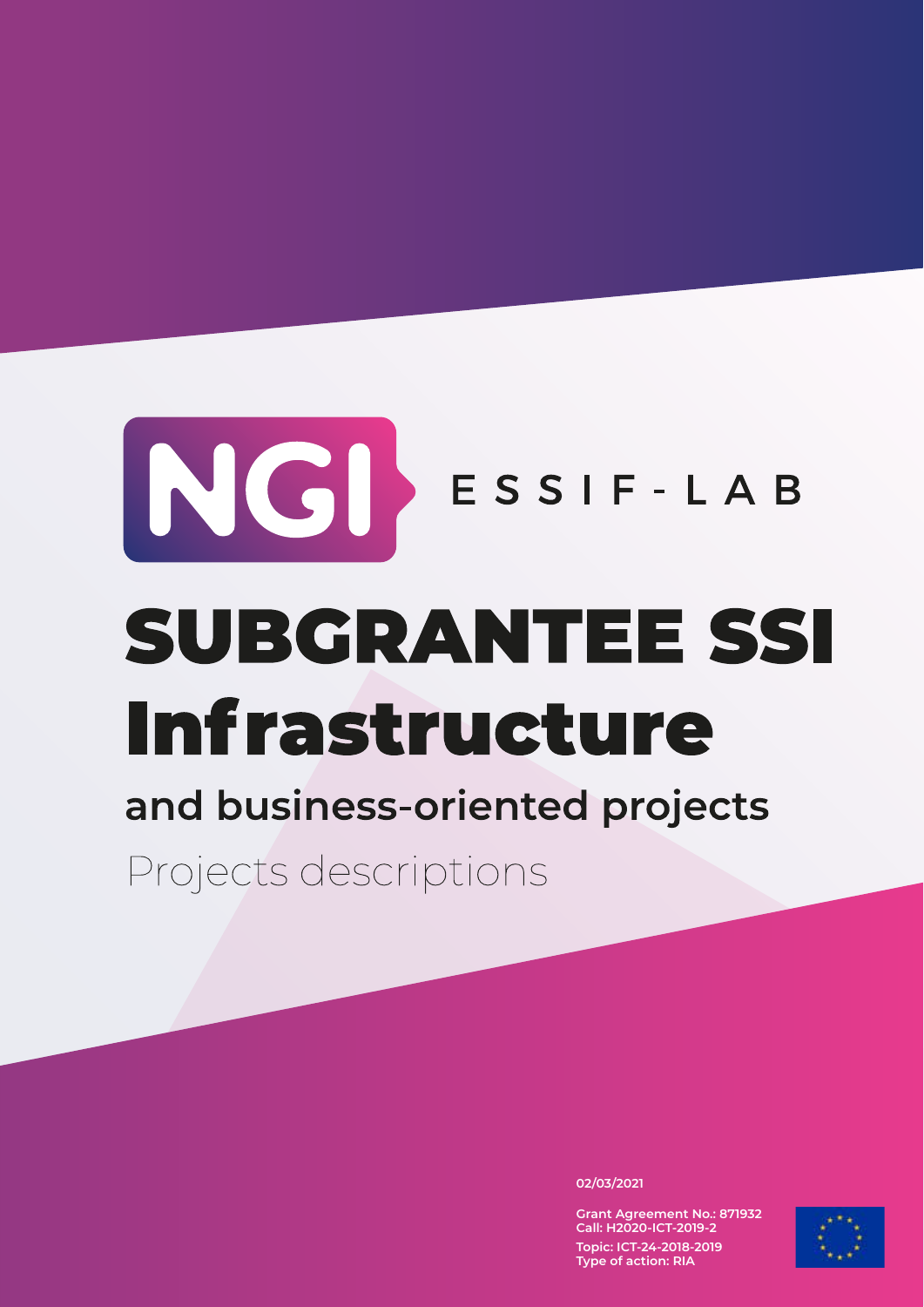

# Index

| <b>Introduction</b><br><u> André André Alban Alban A</u>                                                                                                                                                                                                                                                                   | 3  |
|----------------------------------------------------------------------------------------------------------------------------------------------------------------------------------------------------------------------------------------------------------------------------------------------------------------------------|----|
| Subgrantee Infrastructure-oriented Projects ______________________                                                                                                                                                                                                                                                         | 5  |
|                                                                                                                                                                                                                                                                                                                            |    |
| Jolocom: Capability-Based Authorization System _________________________________                                                                                                                                                                                                                                           |    |
|                                                                                                                                                                                                                                                                                                                            |    |
| Evernym UK: Evernym Open Sourcing Project _____________________ 8                                                                                                                                                                                                                                                          |    |
| Ubicua: Self-Sovereign IDentity Online (2008) 2014 19:40                                                                                                                                                                                                                                                                   |    |
| Evernym UK: Evernym Open Sourcing Project __________________ 10                                                                                                                                                                                                                                                            |    |
| NYM: Verifiable Credential Authority   2008 2010 11                                                                                                                                                                                                                                                                        |    |
|                                                                                                                                                                                                                                                                                                                            |    |
| Verifiable Credentials: User-friendly Magement Interface for<br><b>Verifier Policies</b>                                                                                                                                                                                                                                   | 12 |
| unikk.me Aps: Trusted Digital Assistant - a data operator<br>solution                                                                                                                                                                                                                                                      | 13 |
| <b>Human Colossus Foundation: Dynamic Data Sharing Hub</b><br>with Consent Flow<br><u> 1989 - An Ann An Aonaichte ann an Aonaich</u>                                                                                                                                                                                       | 74 |
| <b>Resonate Beyond Streaming: IRIS - Discourse Community</b><br><b>Credentials</b><br><u> 1989 - An Dùbhlachd ann an Dùbhlachd ann an Dùbhlachd ann an Dùbhlachd ann an Dùbhlachd ann an Dùbhlachd ann an Dùbhlachd ann an Dùbhlachd ann an Dùbhlachd ann an Dùbhlachd ann an Dùbhlachd ann an Dùbhlachd ann an Dùbhla</u> | 15 |
| Off-Blocks: Digital ID and Signatures for Businesses and<br><b>Organisations</b>                                                                                                                                                                                                                                           | 16 |
| Nym Technologies: NYM Credentials for Self-Sovereign<br><b>Identity</b>                                                                                                                                                                                                                                                    | 17 |
| <u> 1990 - Johann Marie Marie Maria (h. 1980).</u><br><b>NYM: Gaya</b>                                                                                                                                                                                                                                                     | 18 |
| <u> 1990 - Johann Marie Marie II, martin a</u><br><b>Netis: SSI-as-a-Service</b>                                                                                                                                                                                                                                           | 19 |
| Jolocom: Universal Backup Service for SSI Agents 20                                                                                                                                                                                                                                                                        |    |
| Joinyourbit: SSI4DTM: Self-Sovereign Identity for Digital<br>$\sim$ 21<br>Transaction Management —                                                                                                                                                                                                                         |    |
| <b>Gataca España: Gataca Connect</b> 22                                                                                                                                                                                                                                                                                    |    |
| e-Origin: e-Origin Wallet 23                                                                                                                                                                                                                                                                                               |    |
| Domi Labs: SSI-enabled "Contractual Event" Passport 24                                                                                                                                                                                                                                                                     |    |
|                                                                                                                                                                                                                                                                                                                            |    |
|                                                                                                                                                                                                                                                                                                                            |    |
|                                                                                                                                                                                                                                                                                                                            |    |
| Wellbeing cart: Data As Currency <u>and a manuscription of 28</u>                                                                                                                                                                                                                                                          |    |
|                                                                                                                                                                                                                                                                                                                            |    |
| <b>Spherity: KERI</b>                                                                                                                                                                                                                                                                                                      |    |
|                                                                                                                                                                                                                                                                                                                            |    |
|                                                                                                                                                                                                                                                                                                                            |    |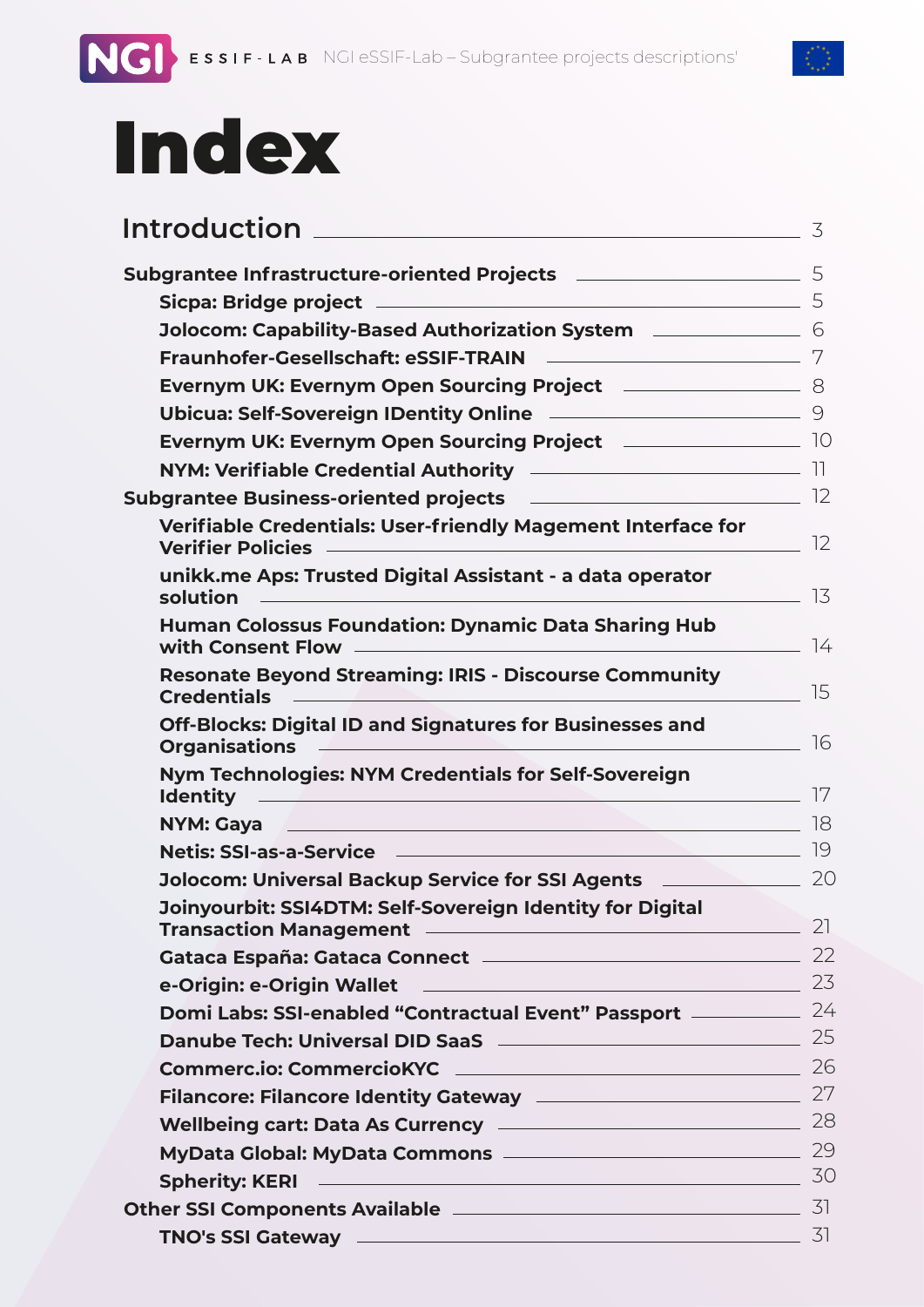

## Introduction

#### What is the Next Generation Internet (NGI)?

NGI (ngi.eu) is a European Commission funded programme to evolve the Internet, Internet technologies and uses in a more human centric way.

The European Self-Sovereign Identity Lab (essif-lab.eu) is part of the NGI programme and is an ecosystem of parties that work together to make existing (and new) Self-Sovereign Identity (SSI) technology into a scalable and interoperable infrastructure that businesses can use very easily for conducting (business) transactions with other businesses and individuals alike.

#### Who is eSSIF-Lab seeking to engage in this ecosystem?

The eSSIF-Lab project seeks to fund European SME and Innovators that want to contribute to the eSSIF-Lab vision by:

- *·* making open-source technological components available that may be considered part of an SSI infrastructure (comparable with the roads/highways of various kinds). Such an infrastructure must remain business-agnostic, be interoperable with technologies of others (also outside eSSIF-Lab, specifically W3C, Aries, DIF and ToIP), and scalable. Typically, infrastructural components facilitate business applications to make use of SSI technologies. (Infrastructure-oriented Open Call ongoing)
- *·* making open-source technological components available that are not necessarily part of the infrastructure, but extend it to provide value for businesses that want to connect to such infrastructure (comparable with driveways, that connect parking lots or garages to a road). Examples include components that implement e.g., eIDAS signing, credential revocation mechanisms, or credential catalogues. In this call, funding must also be used to demonstrate the business value of the contribution. (First Business-oriented Open Call – already closed).
- *·* making a technological project that actually uses the components that are produced in the aforementioned calls and demonstrates that a business can be made with that. Such projects typically validate the infrastructural components and its extensions. (Second Business-oriented Open Call – forthcoming in late spring 2021).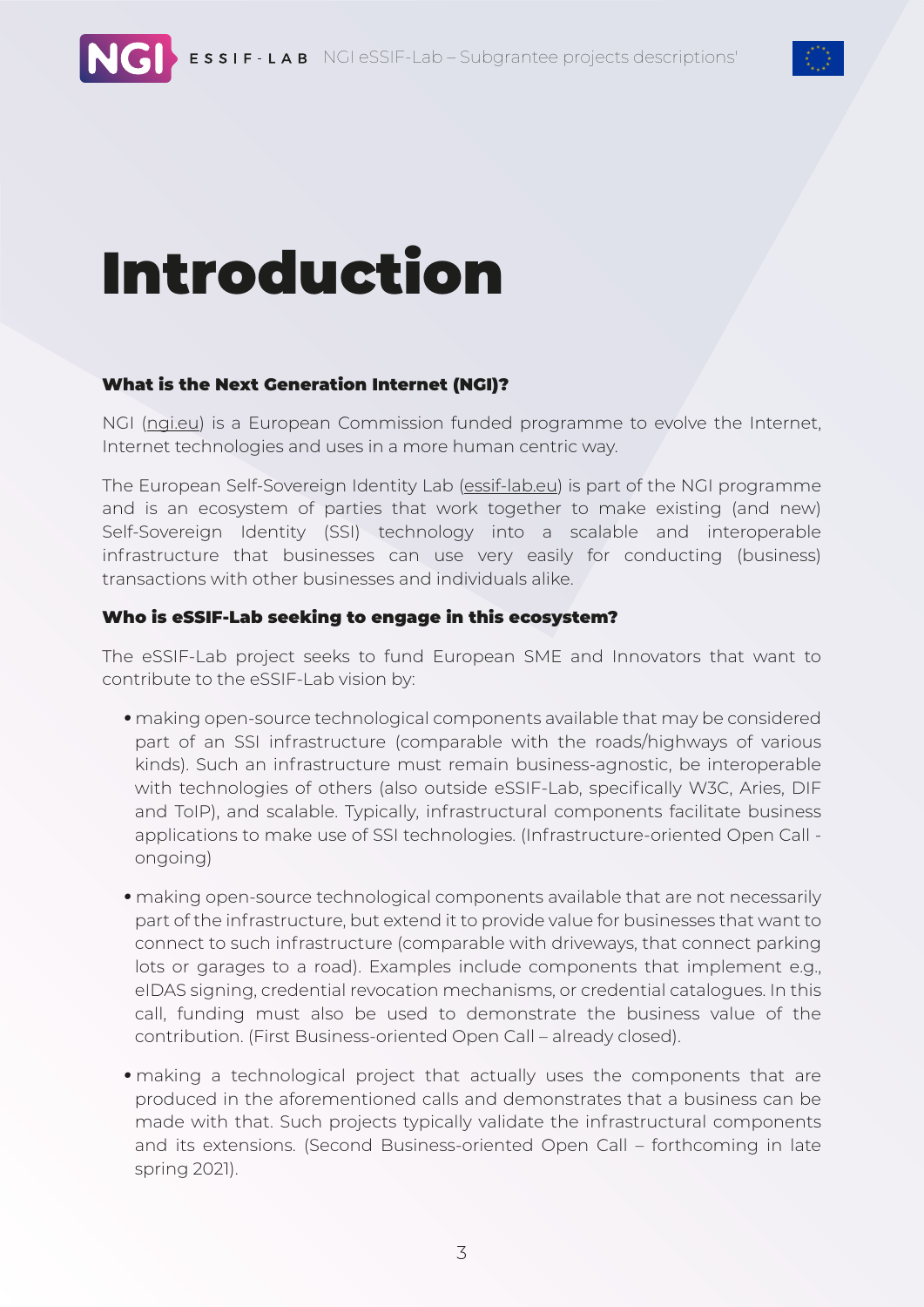#### Who is already part of our ecosystem?

NGI eSSIF-Lab launched both its first Business-oriented Open Call and its Infrastructure-oriented Open Call in March 2020.

First Business-oriented Open Call closed on 7 May 2020 with 54 applications from SMEs providing SSI-related business solutions. 19 participants joined initially the 8-month acceleration programme and 5 best from those are expected to reach its end.

Infrastructure-oriented Open Call, which is still ongoing until 30th June 2020, has received so far 69 applications from innovators willing to join the ecosystem and contribute to eSSIF-Lab Framework with SSI open-source components. 14 of those innovators are already benefiting from eSSIF-Lab Infrastructure Development Instrument.

This booklet gives an overview of the subgrantee projects started within the infrastructure-oriented and the business-oriented track of eSSIF-Lab.

In the second business-oriented open call, subgrantees can build on open source components of the infrastructure-oriented projects. They can also make use of TNO's SSI Gateway. This gateway was developed outside the context of eSSIF-Lab and is made available to the eSSIF-Lab ecosystem.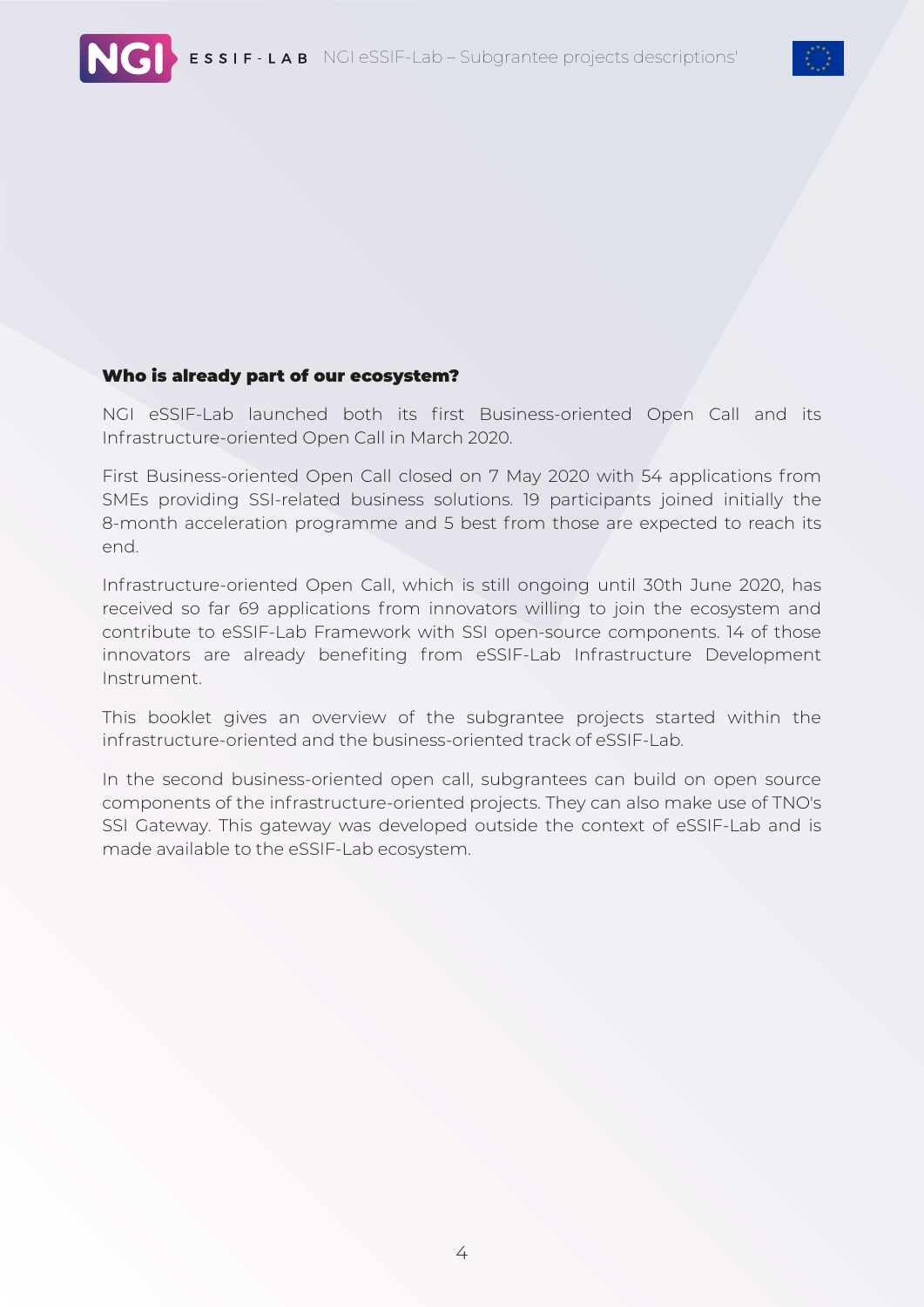### Subgrantee Infrastructure-oriented Projects





#### **Sicpa: Bridge project**

BRIDGE for ledger-agnostic interoperable issuance and verification of W3C verifiable credentials

SICPA proposes three technological building blocks that will enhance interoperability and scalability by giving freedom of choice between verifiable credentials exchange protocols, credential types, and DID-methods.

Indeed, companies will be able to select the best technical option for their ecosystem and use-case, knowing that the issued credentials will be broadly compatible with all wallets and therefore saving development and operational costs. Thus, verifiable credentials exchange and verification will be greatly facilitated and scalable.

SICPA's ambition is to build bridges between various technical approaches to facilitate and encourage the adoption of identity systems based on verifiable credentials by citizens, governments, organizations, guaranteeing inclusion for all, avoiding segregation based on technology or providers. Finally, as the holder will have a broad choice of wallets, it will create sound competition and foster innovation.

**Country:** Spain

**Team:** SICPA Spain S.L.U.

**Further information:** https://sicpa.com

**GitLab:** https://gitlab.grnet.gr/essif-lab/infrastructure/sicpa/bridge\_project\_summary

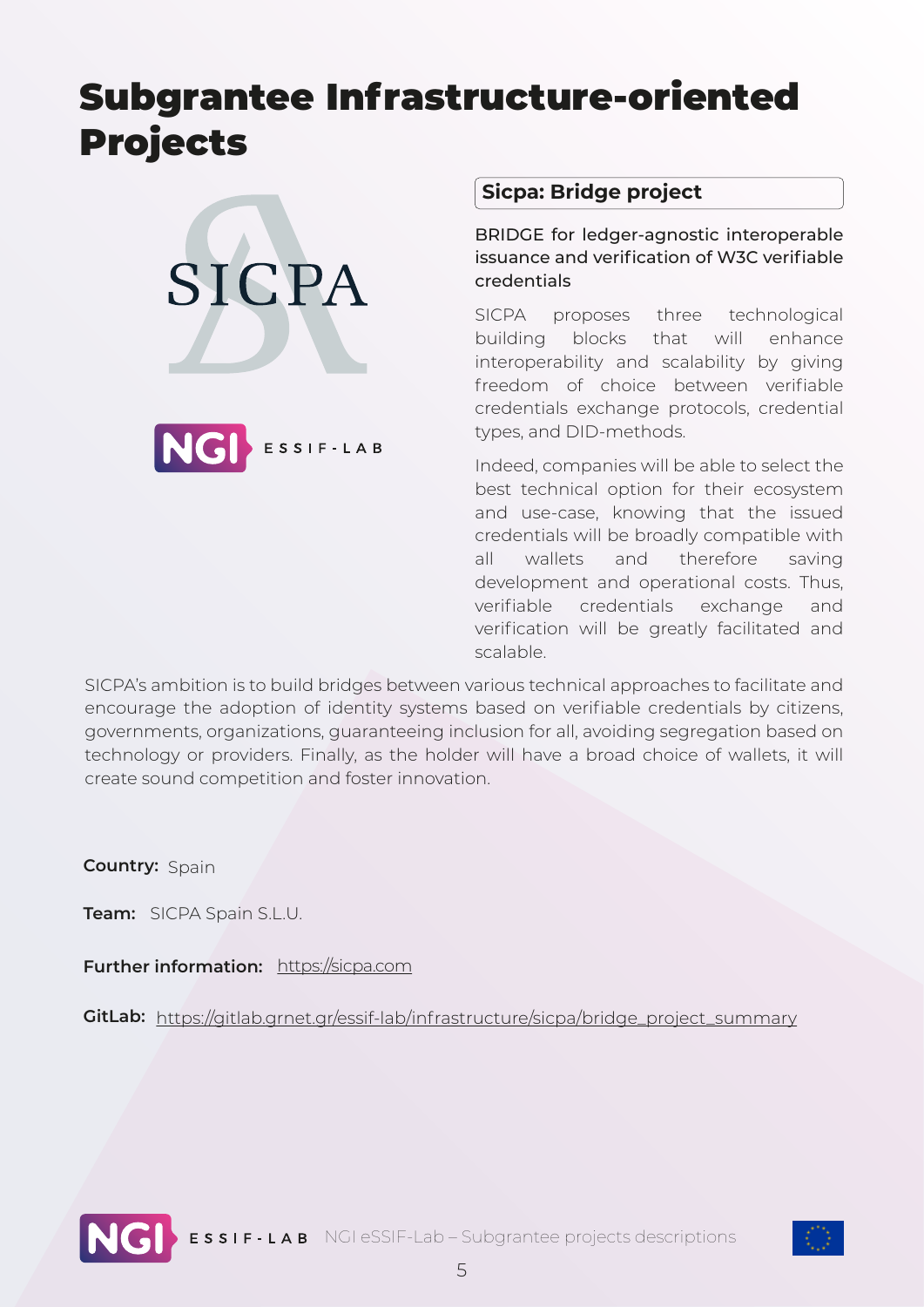

ESSIF-LAB

**NGI** 

#### **Jolocom: Capability-Based Authorization System**

A capabilities-based authorization system, utilizing DIDs, Verifiable Credentials, Verifiable Presentations, etc.

The proposed SSI component is an implementation of a capabilities-based authorization system, utilizing DIDs, Verifiable Credentials, Verifiable Presentations, DID Comm (or JSON Web Messages), etc.

Jolocom believes that numerous relevant use cases (e.g. delegation, complex authorization logic, automated operations, etc.) can be simplified given a simple and extendible way to define and communicate credentials encoding object capabilities.

The intention is to focus on developing a usable implementation (alongside an open-source reference integration with the Jolocom SmartWallet and Jolocom Library) and avoid defining new standards wherever possible.

Jolocom intends to align the development efforts with emerging standardization efforts, most notably the Authentic Chained Data Container task force active in the Trust Over Ip Foundation.

**Country:** Germany

**Team:** Jolocom GmbH.

#### **Further information:** https://jolocom.io/

**GitLab:** https://gitlab.grnet.gr/essif-lab/infrastructure/jolocom/cbas\_project\_summary

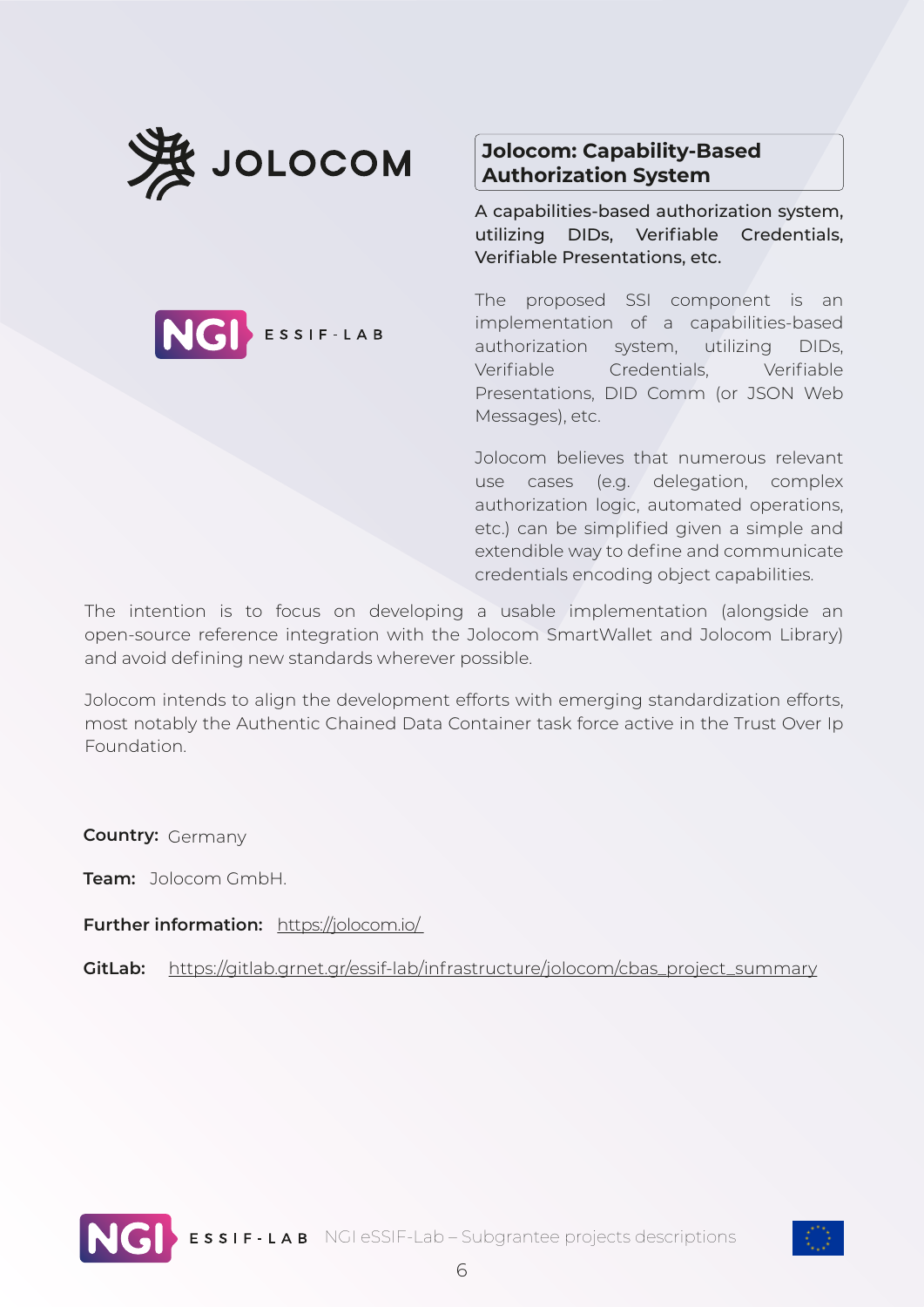



#### **FRAUNHOFER IAO: ESSIF-TRAIN**

TRAIN (TRust mAnagement INfrastructure): Trust Management Infrastructure Component for the ESSIF-Lab Architecture.

eSSIF-TRAIN aims to extend the ESSIF-Framework through a global trust infrastructure that can be used to verify the trustworthiness of involved parties in an electronic transaction. The trust layer enables actors using the ESSIF-Framework to verify the root of trust of certificates used to sign credentials.

In addition, the component allows for the definition, consideration, and verification of Trust Schemes compliance (e.g. eIDAS including LoAs or other Trust Schemes that can also be application/industry-specific) of involved parties. It is not dependent on a hierarchical CA infrastructure.

The component builds on the infrastructure developed in the EU project LIGHTest (2016-2020, G.A. No. 700321). The trust layer is flexible, individual parties can define their own trust policies, manage and publish them. TRAIN is fully in line with the open and decentral SSI approach and complements other approaches.

The trust management architecture that is made possible by TRAIN enables secure, trustable digital interactions. At the same time a classical hierarchical CA-type structure is avoided – so is fraud, chaos and the pure dominance of the economically strongest actors in the system.

Individuals or groups (industry organizations, NGOs, etc.) of validators can define for themselves the trust standards they require. Issuers can publish to what standards they comply. The system is open, but standards for trust are transparent, as the Trust Schemes and Lists can be published.

#### **Country:** Germany

**Team:** Fraunhofer IAO (Project Lead) and University of Stuttgart IA

**Further information:** https://www.hci.iao.fraunhofer.de/de/identity-management.html

**GitLab:** https://gitlab.grnet.gr/essif-lab/infrastructure/fraunhofer/train\_project\_summary



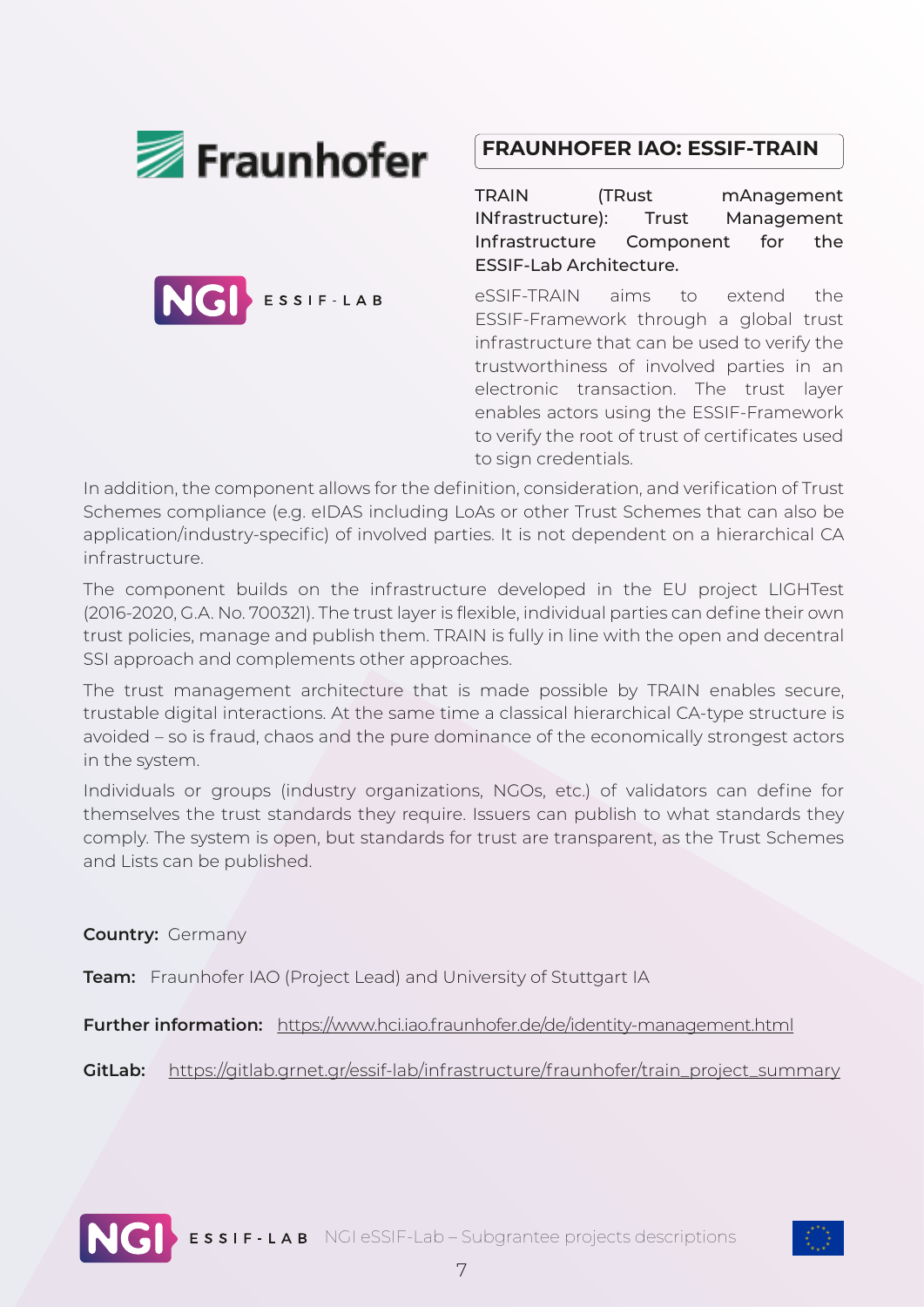



#### **Evernym UK: Evernym Open Sourcing Project**

Open sourcing Evernym's credential exchange platform.

Evernym has a history of open sourcing their work. Until now, they have kept the top layer of their SSI architecture proprietary. This layer provides a much easier to use SDK and platform for developers to create compelling SSI deployments compared to the lower level Hyperledger Indy/Ursa/Aries stack.

Evernym wants to encourage anyone to develop SSI solutions. For this reason, they will use ESSIF-Lab support to convert their proprietary software into repositories covered by a business source license, which itself will convert to an open-source Apache 2.0 license after 36 months. This will enable anyone to use and develop on their code, with all non-production use permitted as well as production use up to a limit.

We believe this will accelerate SSI adoption, removing technical and commercial barriers to entry, by providing the world with access to the best SSI technology available.

Evernym's products that are the target of this open sourcing initiative cover enterprise and consumer uses:

- *·* Verity: the enterprise SSI SDK and server to operate on-premises or as Saas. This performs all enterprise functions that are needed in an SSI ecosystem including forming DID connections, authentication, credential issuance and verification.
- *·* Mobile SDK: the app SDK to allow anyone to build Android or iOS-based apps with full SSI wallet functionality.
- *·* Connect.Me: the mobile app that provides SSI wallet capability for making DID connections, holding credentials and sending proofs.

**Country:** United Kingdom

**Team:** Evernym UK Ltd.

**Further information:** https://www.evernym.com/

GitLab: https://gitlab.grnet.gr/essif-lab/infrastructure/evernym/openup\_project\_summary

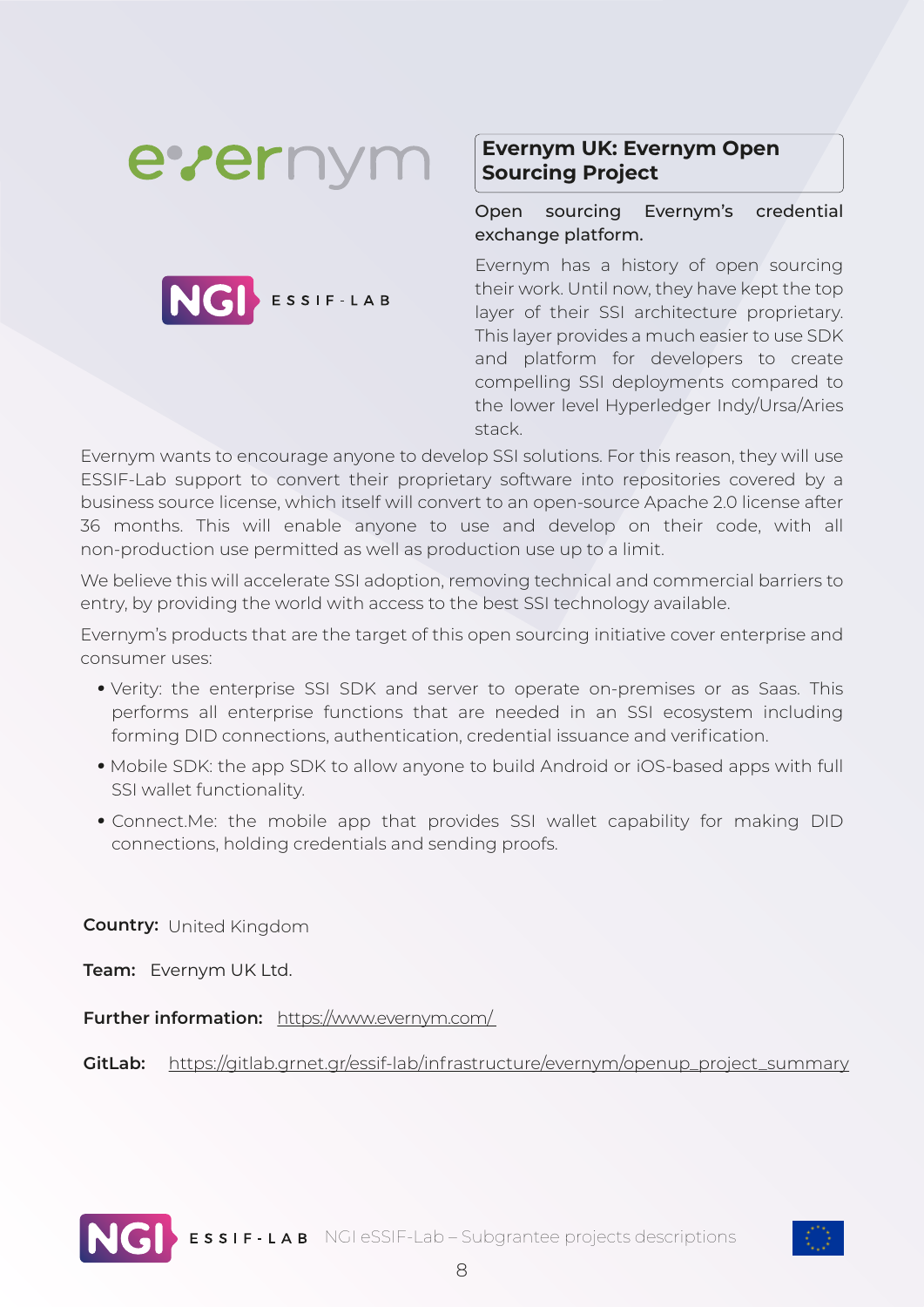



#### **Ubicua: Self-Sovereign IDentity Online**

#### Online passwordless authentication based on SSI and FIDO2

Self-Sovereign IDentity Online (SSIDO) is an online passwordless solution for SSI users' authentication through the standard Fast IDentity Online (FIDO2) protocols. SSIDO is aimed at consolidating both two technologies related to the Identity and Access Management (IAM). As a result, emerging SSI-enabled solutions can be seamlessly integrated with the existing FIDO2 applications. The proposed solution provides a high level of identity assurance and serves as a basis of trust in decentralized ecosystems.

The Web Authentication ceremony begins at the Application Layer between a user (Holder) and a Relying Party (Verifier) and implies an authentication assertion about the presence and consent of that previously registered user using the Public Key Infrastructure (PKI). SSIDO extends the traditional PKI-based approach by introducing the Decentralized Public Key Infrastructure (DPKI) built upon the concepts of SSI, such as Distributed Ledger, Wallet, Agent and DID Record (DID and DID Document). To proceed with the Authentication ceremony at the Agent Layer, SSIDO incorporates the following two components:

- *·* SSIDO Authenticator, an edge-side agent (Holder's Agent) designed for both mobile devices and desktop environments.
- *·* SSIDO Validator, a server-side or cloud-side agent (Verifier's Agent).

SSI Authenticator responds to a challenge generated by SSI Validator with the assertion signed by the user's private key. While attesting the received assertion, SSI Validator employs the user's public key retrieved from the DID Document.

The SSIDO solution is compatible with different schemes of verifiable credentials and verifiable presentations, and it can be generalized on Multi-Factor Authentication (MFA).

**Country:** Spain

**Team:** UBICUA S.L.

**Further information:** https://www.ubicua.com/

**GitLab:** https://gitlab.grnet.gr/essif-lab/infrastructure/ubicua/ssido\_project\_summary

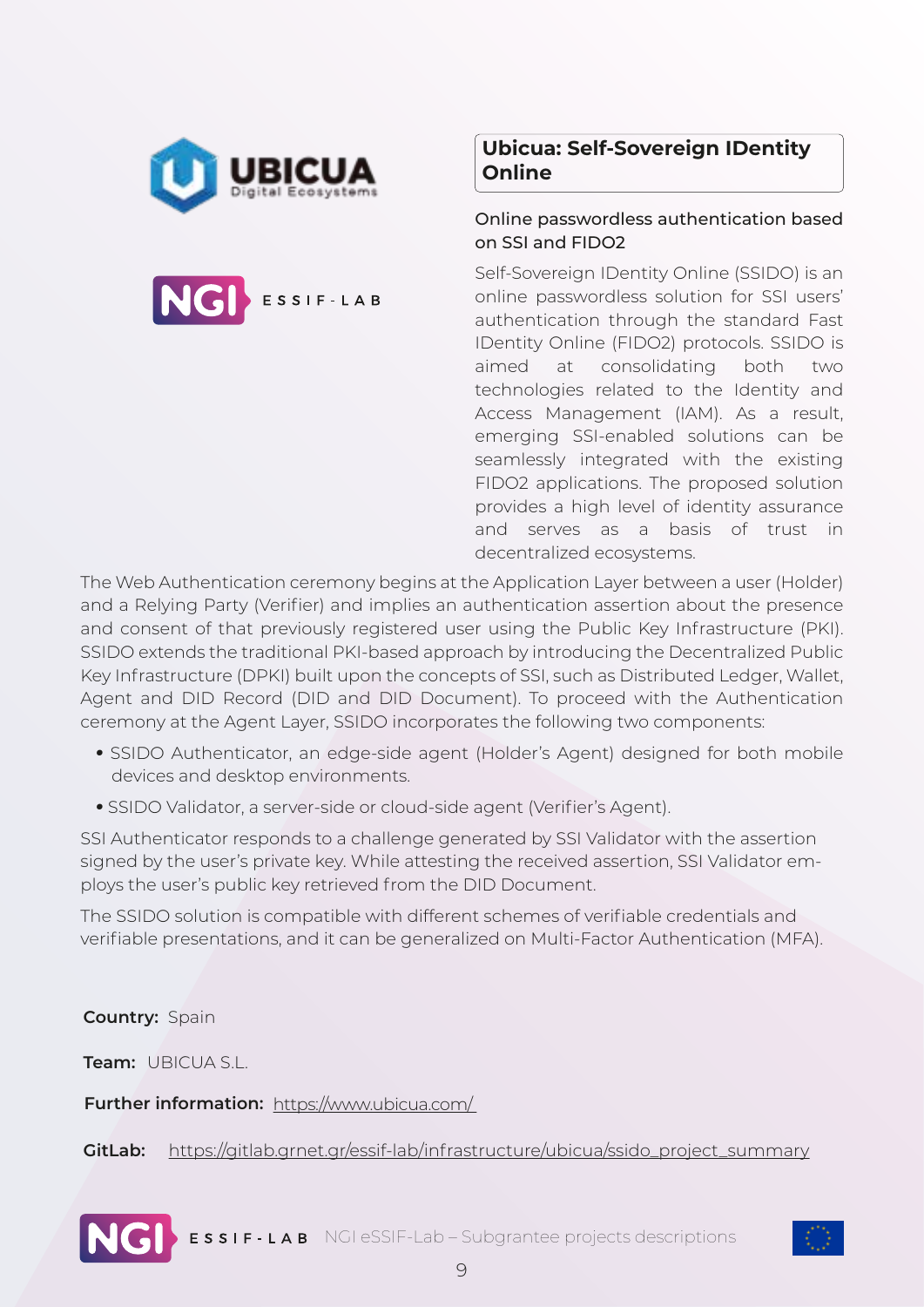

ESSIF-LAB

**NG** 

#### **Validated ID: SSI eIDAS Bridge**

An eIDAS bridge, which is a component that proposes to enhance the legal certainty of any class of verifiable credentials

The eIDAS bridge is a component that proposes to enhance the legal certainty of any class of verifiable credential, by incorporating the issuer's advanced or qualified electronic signature (if the issuer is a natural person) or seal (if the issuer is a legal person).

Basically, it allows Issuers to issue credentials that incorporate the issuer's advanced or qualified electronic signature (if the issuer is a natural person) or seal (if the issuer is a legal person).

Trustworthiness in a Verifiable Credential is linked to the issuer's DID: Verifying the identity of the issuer is paramount, since there is no binding of a DID to a real-world natural or legal person per se.

The main role of the eIDAS Bridge is to assist:

- *·*issuers, in the process of signing/sealing a verifiable credential, and
- *·*verifiers, in the last mile of the verification process, to help identifying the natural or legal person behind an issuer's DID.

Its functions are:

- *·* assist in setting up the Issuer's qualified certificate.
- *·* assist in signing or sealing Verifiable Credentials with the private key of a qualified certificate.
- *·* assist in the verification process of a Verifiable Credential to retrieve the Qualified Certificate and verify it against the EU Trusted Lists.

#### **Country:** Spain

**Team:** Validated ID S.L.

**Further information:** https://www.validatedid.com/

**GitLab:** https://gitlab.grnet.gr/essif-lab/infrastructure/validated-id/seb\_project\_summary

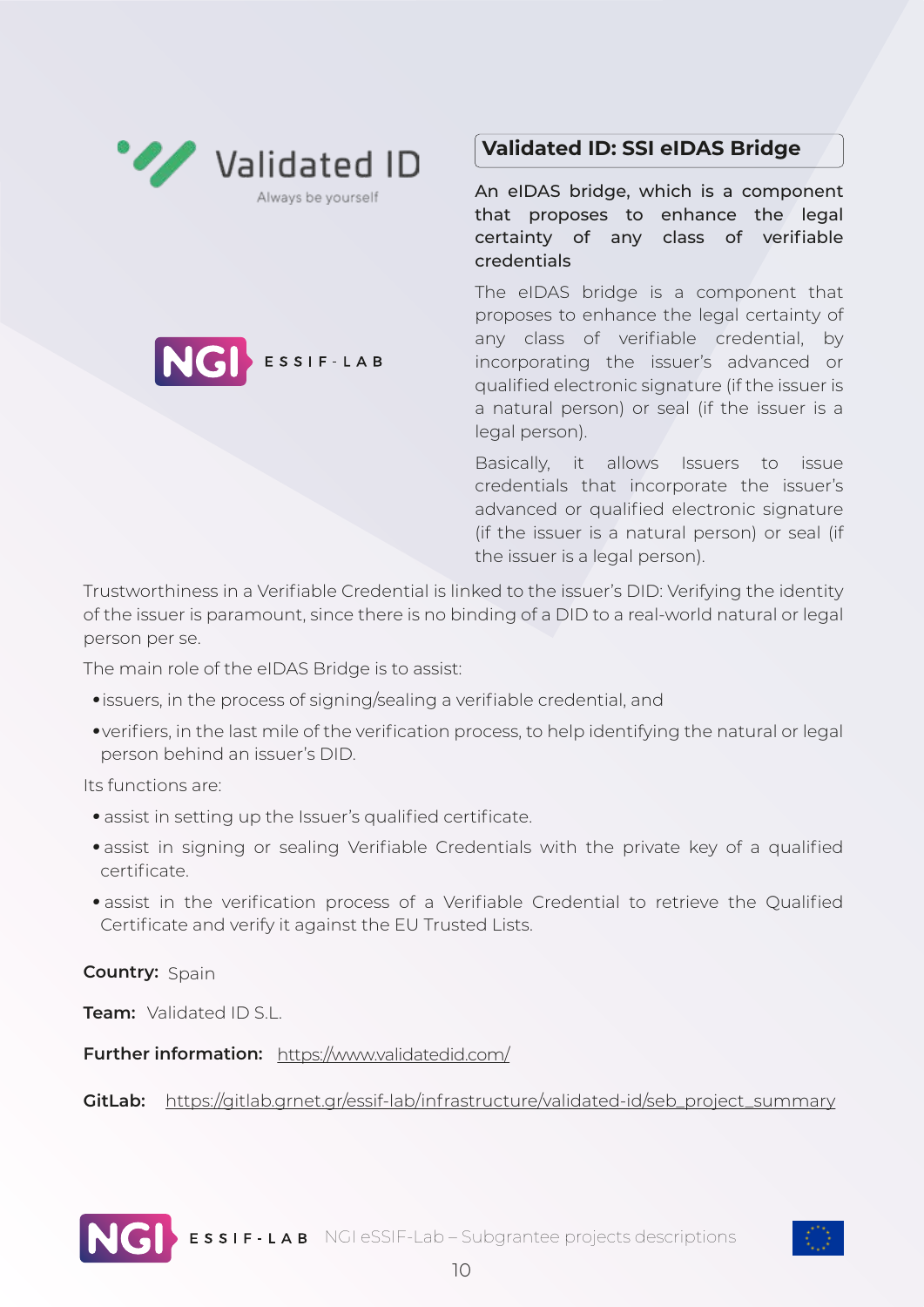



#### **NYM: Verifiable Credential Authority**

A DLT/blockchain independent platform to Issue and Verify certified attributes and claims, under different formats, and for any SSI system

With the introduction of notified eID schemas, thanks to eIDAS regulation, Europe made a big step forward in the identity management interoperability field. Yet these systems rely on centralized standard models and protocols (SAML being the most spread).

The enrichment of identity attribute with other types of attestations and claims, as of today, remains an unfulfilled promise: Federated Identity Model, upon which the whole eID system is based, isn't enough agile to let new player come in and provide certified attributes services.

Italy is one of the main exemplifications: tough systems like SPID and CIE are gradually taking over the eID scenario, Attribute authorities, which should have provided attributes and claims about identities are, as of today, completely absent.

With the advent of SSI, we have an extraordinary opportunity to deploy new technology standards to enrich eID: verifiable credential. Yet, we need to perfectly fit the regulatory trust model while still being compliant to eIDAS schemes.

But still SSI is a very complicated subject, both from the theoretical and technical point of view, mainly because it requires a deep understanding of blockchain and cryptography concepts.

Further on, each SSI project tends to propose its own solution as a closed platform, with no particular attention to interoperability and blockchain-independent solution approach.

**Country:** Italy

**Team:** NYM Srl.

**Further information:** https://www.nymlab.it/

**GitLab:** https://gitlab.grnet.gr/essif-lab/infrastructure/nym-srl/vca\_project\_summary

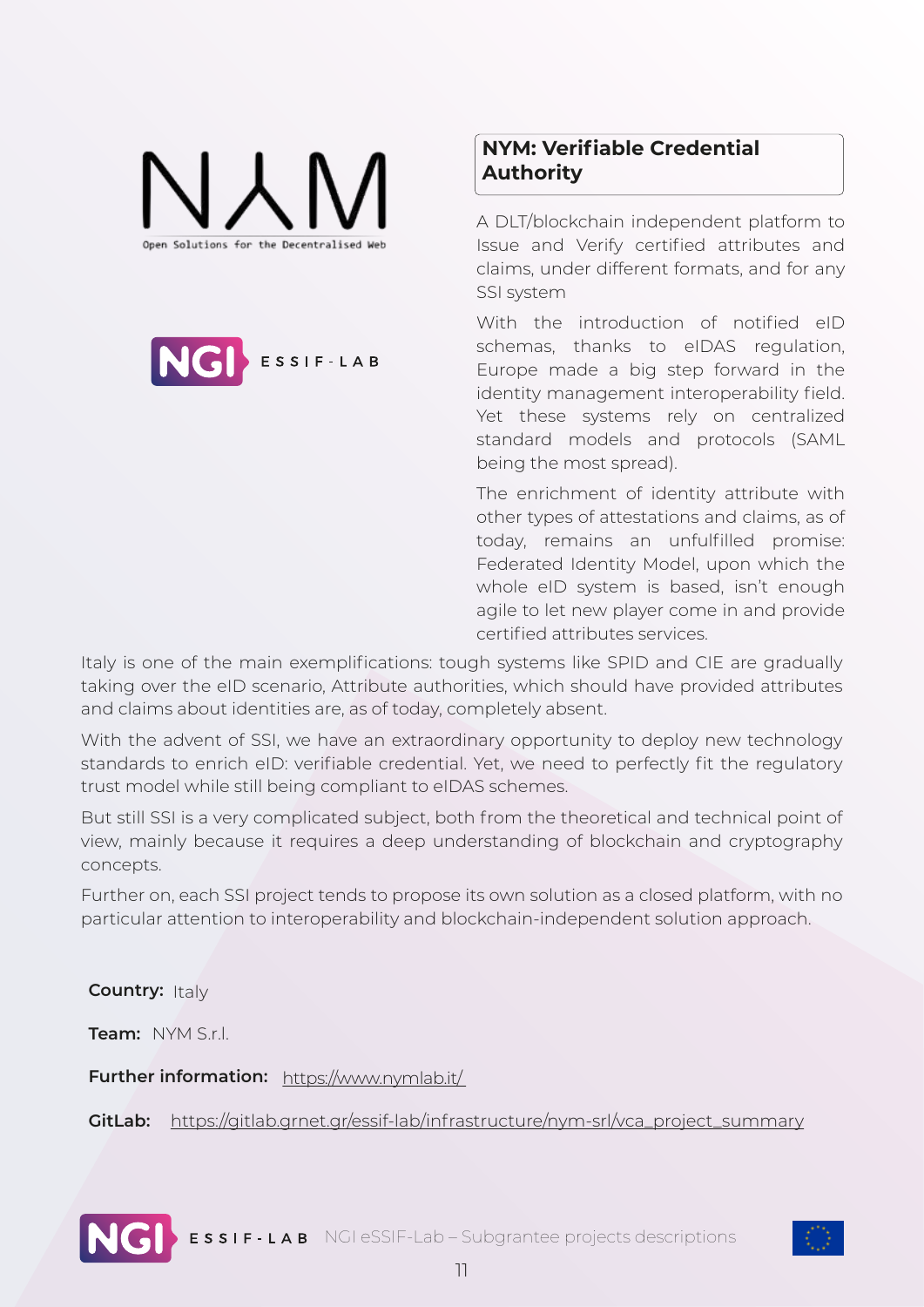### SUBGRANTEE BUSINESS-ORIENTED PROJECTS





**Verifiable Credentials: User-friendly Magement Interface for Verifier Policies**

An interface to allow resource owners to specify in controlled natural language their policies for granting access to users who possess verifiable credentials

This interface will develop for eSSIF is a policy management tool that will allow resource owners e.g. web sites, hotels, etc. to easily specify which VCs they require from users in order for the users to access their resources.

Different policies can be specified for each resource, so for example, each web page at a web site could have a different policy, or different rooms in a hotel could have different policies.

**Country:** United Kingdom

**Team:** Verifiable Credentials Ltd.

**Further information:** https://verifiablecredentials.info/

**GitLab:** https://gitlab.grnet.gr/essif-lab/business/policyman/policyman\_project\_summary

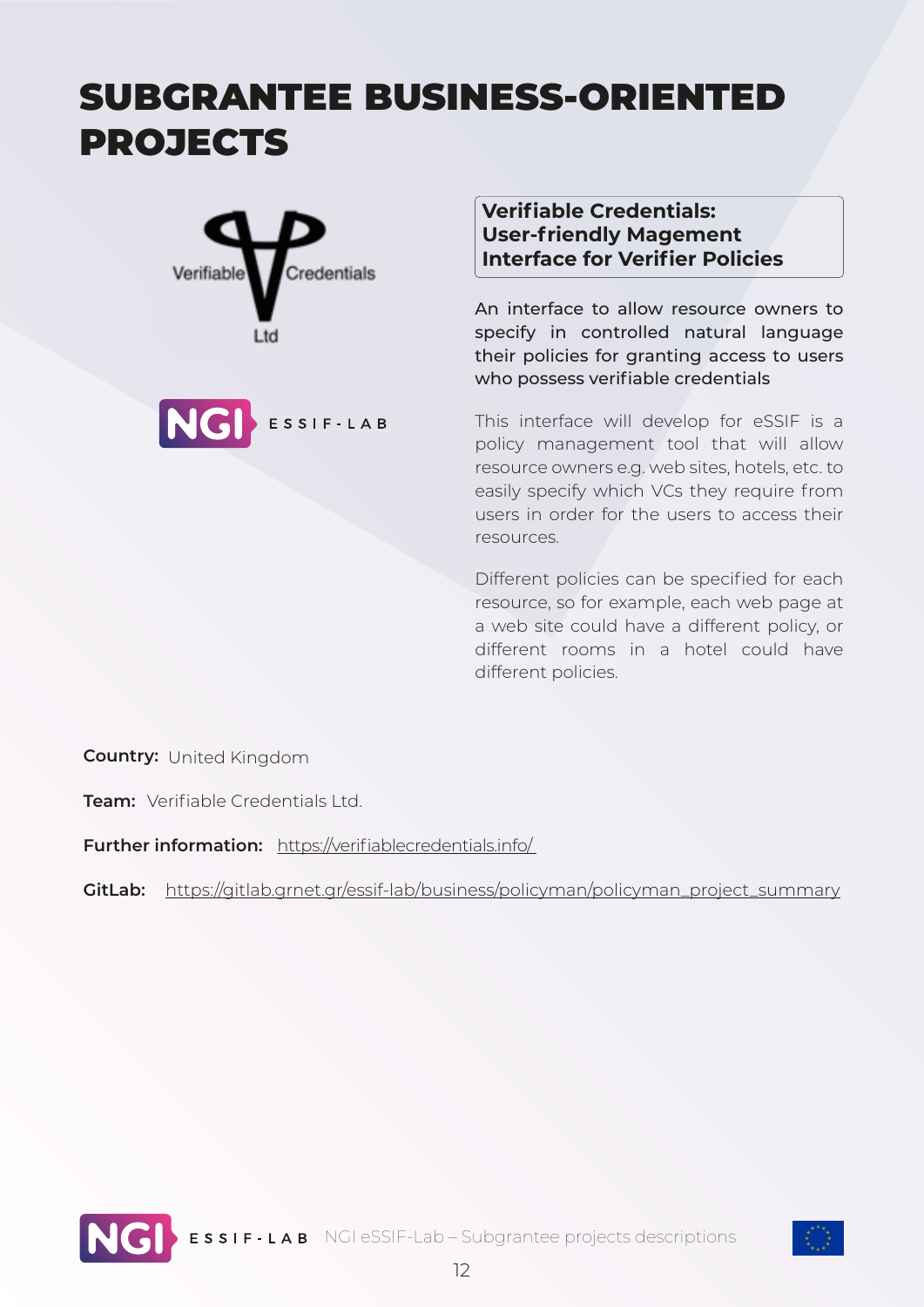



#### **UNIKK.ME: TRUSTED DIGITAL AGENT**

Every individual has the fundamental right to control their data rights including their identity. This project enables parties to transform their applications, so they become trusted digital agents (TDAs) catering for safety and protection, convenience and benefits for every individual and organisation.

The project aims to transform any organisation's application(s) using Self-Sovereign Identity (SSI) and other Data Operator services as defined by MyData. The SSI technology provides real-time data exchange capabilities for the individual's Data Wallet provided by the TDA, using data from multiple Data Sources. The SSI brings in decentralized application capabilities within the Data Operator framework. This enables the individual to be a Data Source and exchange consented personal data from their wallet with a Data Using Service. The Data Using Service can verify this data authenticity independently as well. In this project, we design and develop ready-to-use services and toolkits for any organisation to transform their application to a TDA. The toolkit includes, mobile Software Development Kits (SDKs), extending the current hyperledger Indy/Aries software with a consent lifecycle. With the TDA add-on, the organisation can become a trusted entity while continuing to provide advanced user experience. We reuse the data operator service stack as described by MyData to provide the services required for a TDA to offer a fully-fledged, data regulatory compliant, service. The solution also supports human centric services provided, under the governance of the TDA, by a third party.

Our target contribution to eSSIF-Lab is to reduce barriers for developers (and the businesses they serve) via a reference implementation and advocate standards that be developed and adopted by various stakeholders. Thus, the SDKs, the reference implementation and the consent lifecycle design will be key assets for eSSIF-Lab stakeholders and subgrantees, as well as basis for the interoperability work in the SSI ecosystem and beyond.

#### **Country:** Denmark

**Team:** unikk.me (in cooperation with Grant.io)

**Further information:** https://www.unikk.me/

**GitLab:** https://gitlab.grnet.gr/essif-lab/business/tda/tda\_project\_summary



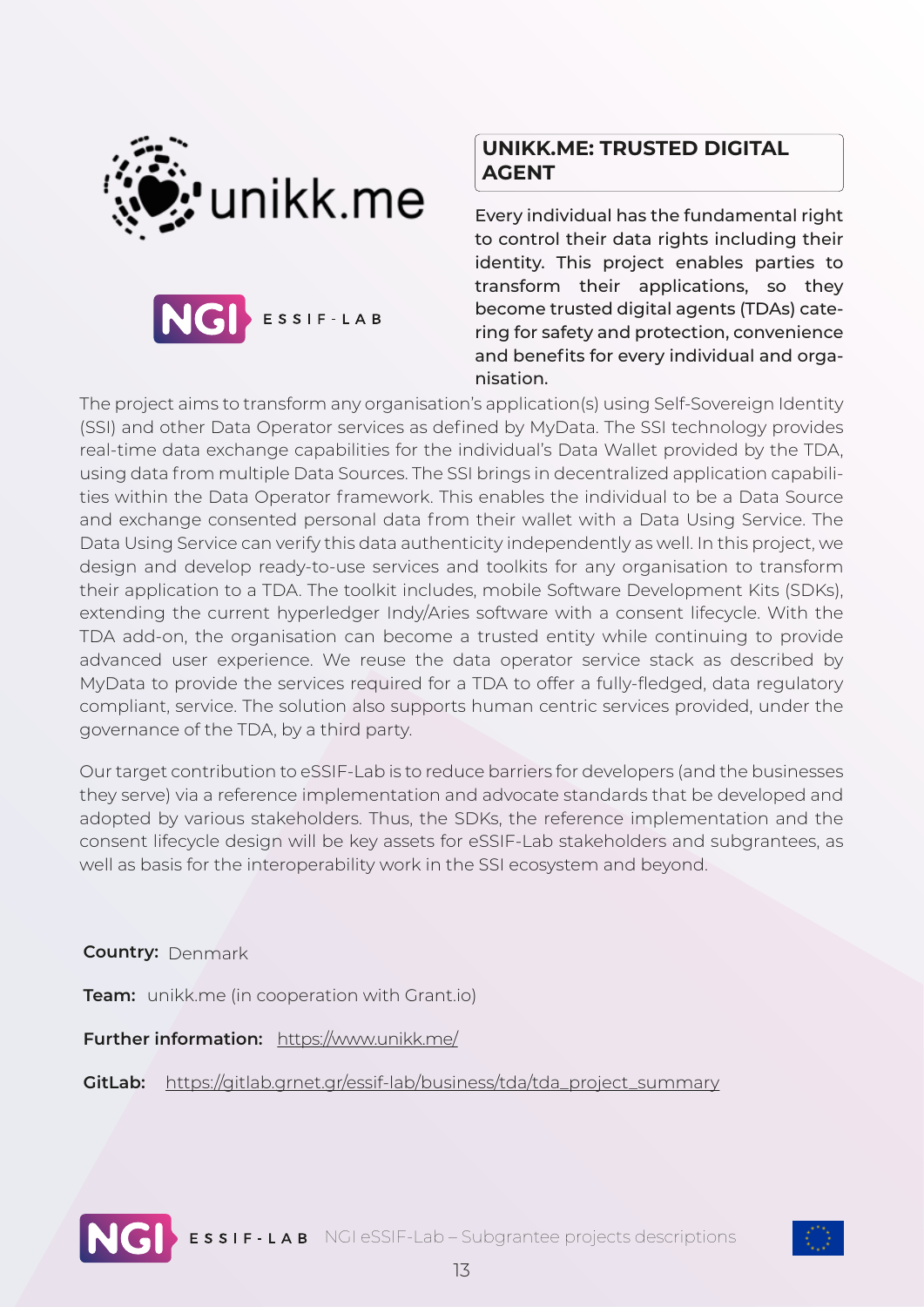

ESSIF-LAB

#### **Human Colossus Foundation: Dynamic Data Sharing Hub with Consent Flow**

This hub brings SSI benefits to the wider economy by enabling a privacy preserving full data life cycle including consent.

The concept of the Dynamic Data Sharing Hub (DDSH) eSSIF-lab project was born from Human Colossus Foundation experience in the pharmaceutical sector where the exchange of large and sensitive data has driven complexity and costs to unprecedented levels in clinical trials.

With personal patient data involved in the transaction flows, adding privacy continues to slow down innovation, increasing costs and liabilities for all stakeholders as more complex compliance and data protection regulations are administered by governing authorities.

The DDSH project, designed with decentralisation, privacy and consent at its core, starts with a Data Capture Hub (DCH) where data is captured in a harmonised state ready for secondary data sharing.

Once consent has been authorised by the data subject and all flagged PII data has been encrypted (or removed), data can then be shared across multiple stakeholders through a Data Sharing Hub (DSH).

The DDSH project provides the necessary components for an SSI-based data sharing flow that can be used within the eSSIF-Lab architecture as well as the realisation of a specific instance addressed to, but not limited to, the health care sector.

**Country:** Switzerland

**Team:** The Human Colossus Foundation.

**Further information:** https://humancolossus.foundation/

**GitLab:** https://gitlab.grnet.gr/essif-lab/business/SSISharing/data-sharing-hub



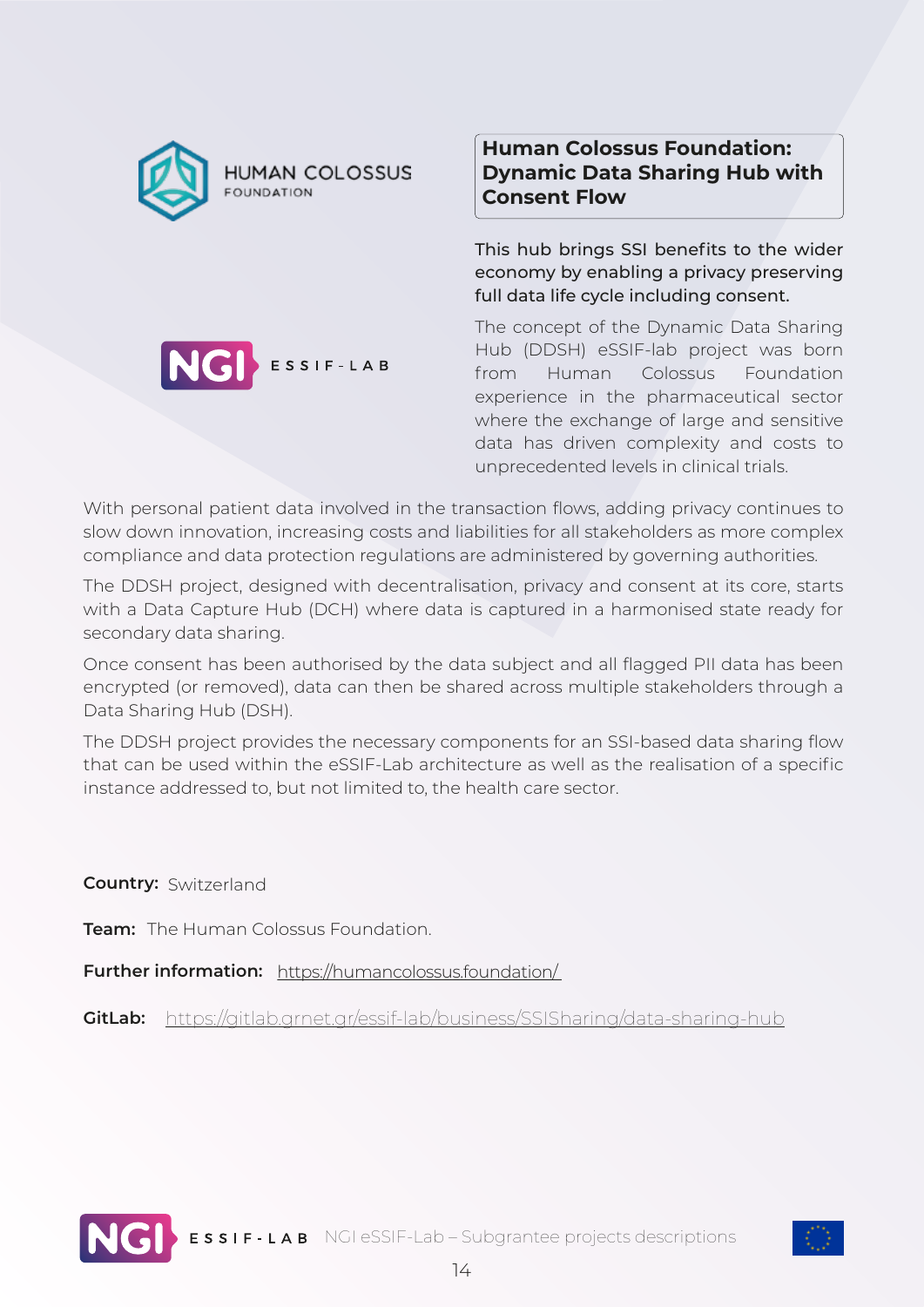## t **f** resonate

ESSIF-LAB

**INGI** 



An open-source Discourse plugin that allows community-friendly transparent recognition, award and governance of verifiable credentials as represented by user-friendly 'badges'.

Simple agreements may be formed in a forum discussion and sealed in a 'digital handshake' between verified human vc/badge holders:

- *·* verifiable credentials mapped as 'proven capability' badges
- *·* portable 'badge' credentials, exported and verifiable across communities. For example, as a low-cost mutualised 'commons' for trusted co-operative membership, making it easier for members to join, reducing the cost of KYC, and improving security without relying on centralised identity providers.
- *·* simple 'digital handshake' VC- backed agreements between parties, verified access to protected services, such as licencing agreements, ticketing, gig entry and third-party fulfilment.

**Country: Ireland** 

**Team:** Resonate Beyond Streaming Ltd.

**Further information:** https://resonate.is/

#### **GitLab:**

https://gitlab.grnet.gr/essif-lab/business/iris-dcc/open\_source\_community\_credentials\_project\_summary

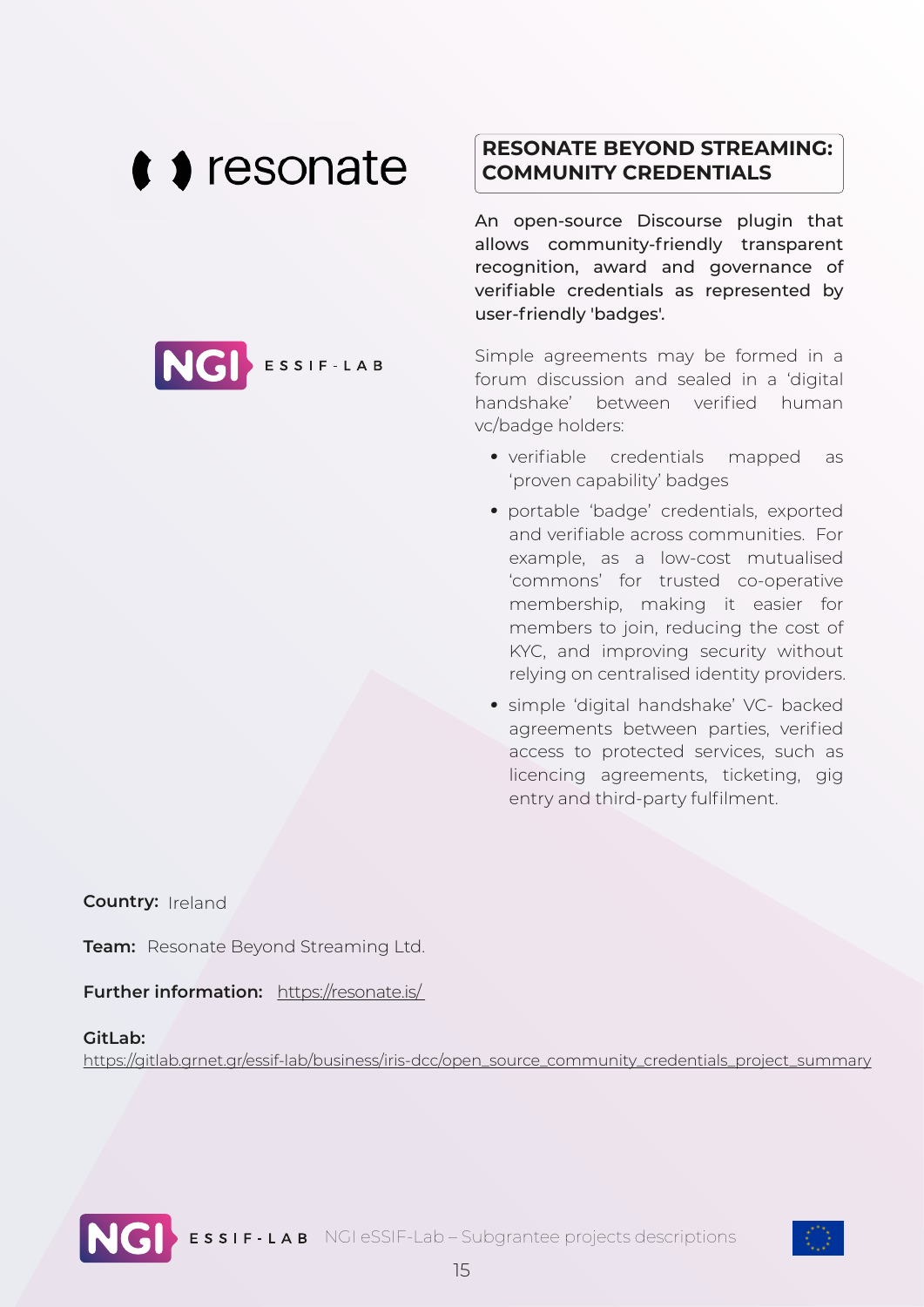



#### **Off-Blocks: Digital ID and Signatures for Businesses and Organisations**

Onboarding businesses and organizations in a self-sovereign world through user-friendly and low-cost control over trusted digital identities, verified credentials and digital signatures

OBDID is a platform for digital agreements and transactions between people and businesses. Re-imagining the way we transact using verifiable credentials improves upon legacy competition in a number of ways, whilst vastly expanding the scope of signatures beyond only documents.

This project initially focusses on applying SSI technology to traditional use cases requesting and tracking signed agreements, data, and forms whilst complying with current eIDAS guidelines. Either remotely, or in-person; bridging the gap between the physical and digital worlds.

In addition to this business approach, the technological approach seeks to provide standardized SSI components that are usable in every SSI solution. This lays the groundwork for core functionalities such as enabling the resolution of identities, as well as the issuing, exchanging, and verification of credentials.

**Country:** United Kingdom

**Team:** Off-Blocks Ltd.

**Further information:** https://www.off-blocks.com/

**GitLab:** https://gitlab.grnet.gr/essif-lab/business/obdid/project-summary



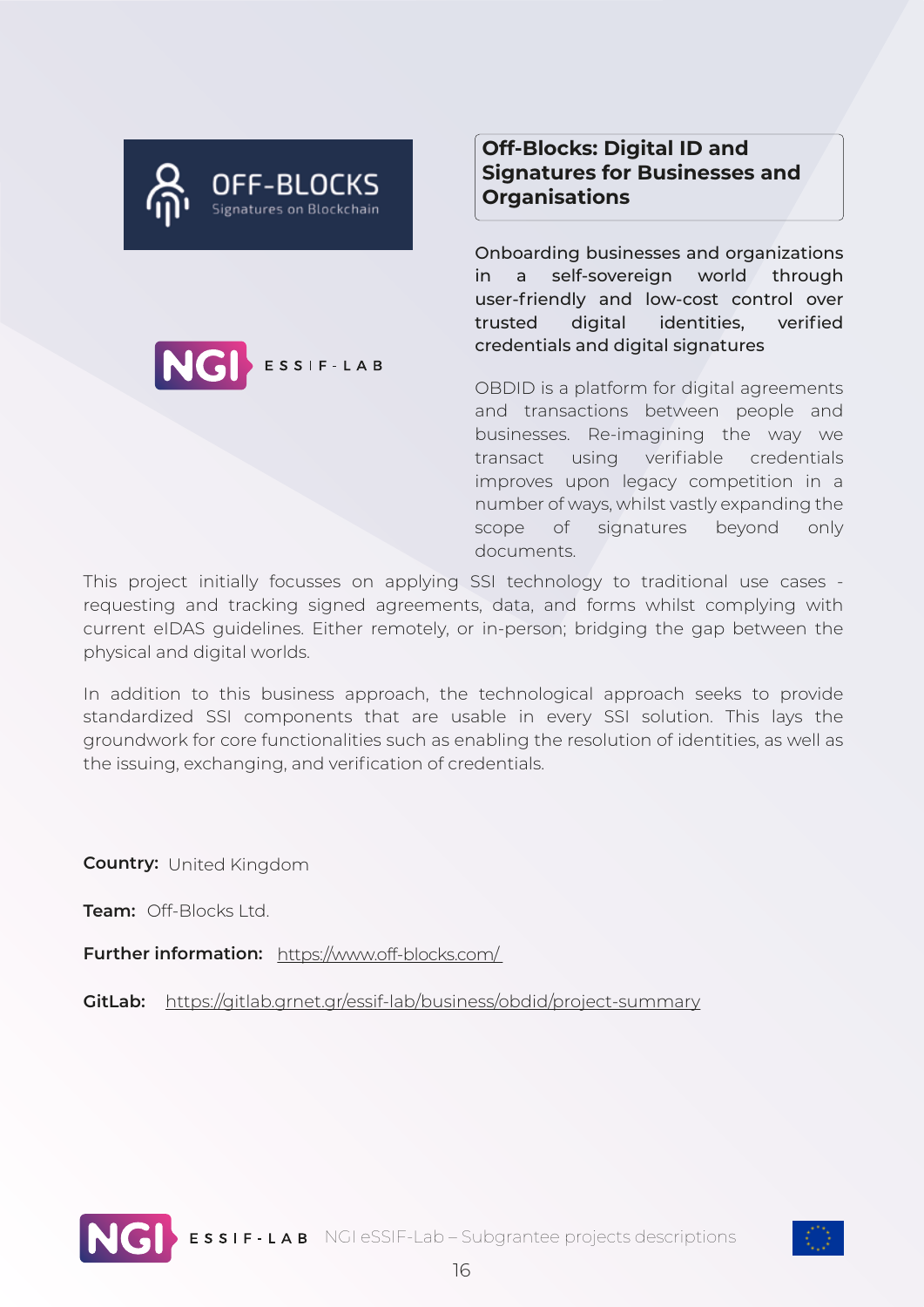# NYM

ESSIF-LAB

#### **Nym Technologies: NYM Credentials for Self-Sovereign Identity**

A bulletin-board and search system for privacy-enhanced services.

This project aims at creating a public "bulletin board" that lists Nym-enabled SSI services and a search facility to allow users to search through the kinds of services they may want.

**Country:** Switzerland

**Team:** NYM Technologies SA

**NGI** 

**Further information:** https://nymtech.net/

**GitLab:** https://gitlab.grnet.gr/essif-lab/business/nym-cssi/cssi\_project\_summary



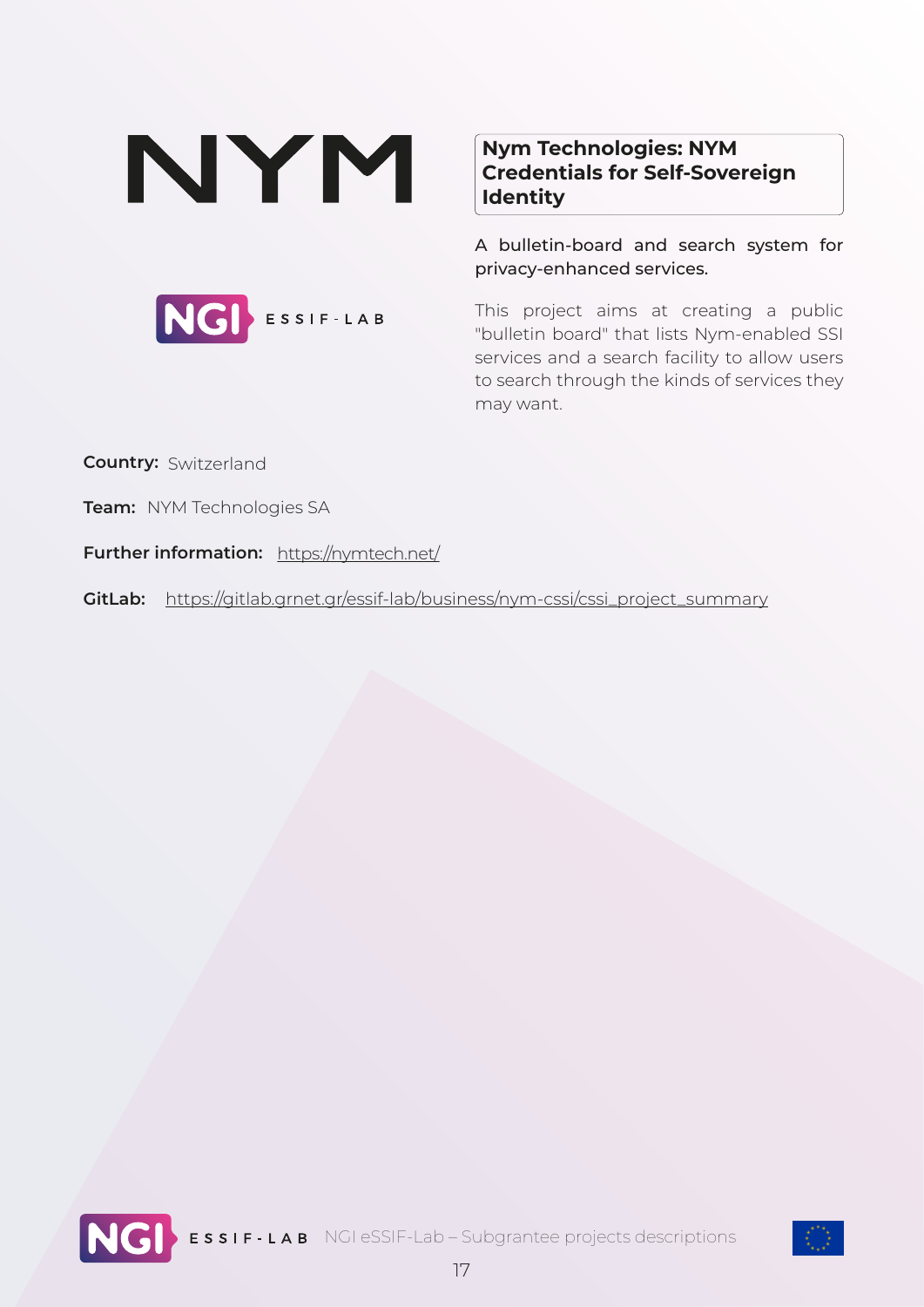





#### **NYM: Gaya**

Supports public notaries to remotely incorporate Limited Liability Company, providing all the tools they need to apply digital transformation to their business.

GAYA is the solution that allows public notaries (and other professionals and companies) to digitize the process of making agreements remotely, granting the same features of de visu meetings in terms of recognition, easy signing and event control.

GAYA leverages SSI protocols in order to:

- *·* promote the role of professionals (such as notaries) as issuers of verifiable credentials
- *·* ease the process of Identity Verification and Power of acting on behalf of a company by its users

GAYA solution pillars are:

- *·*identification, via Verifiable Credential validation or KYC process
- *·* collaboration, via an internal dedicated videoconference and document sharing components
- *·* signature, supporting all the eIDAS signature types (electronic signature, advanced electronic signature and qualified electronic signature)
- *·* audit and management, thanks to the notarization and archival of all the relevant events of an agreement signing procedure.

Last but not least, GAYA shall focus on an innovative concept of Agreement in the form of a Ricardian Contract, which shall be a legally binding and valid document.

#### **Country:** Italy

**Team:** NYM S.r.l.

**Further information:** https://www.nymlab.it/

**GitLab:** https://gitlab.grnet.gr/essif-lab/business/gaya/gaya\_project\_summary

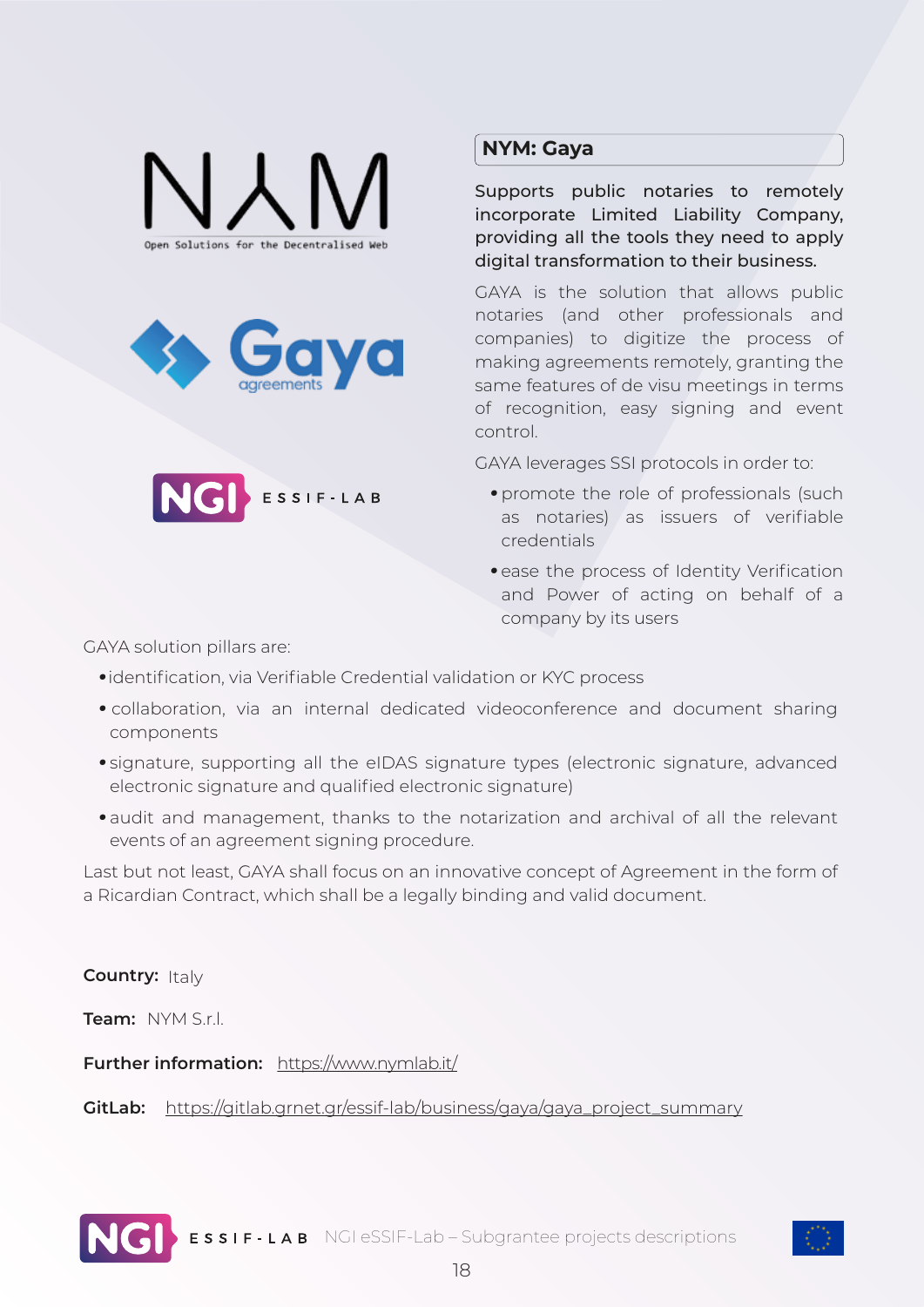



#### **Netis: SSI-as-a-Service**

An Interoperable Authentication Layer to Connect the SSI Providers and Online Services, simplifying SSI integration and adoption.

Although the field of SSI is gaining wider recognition, several challenges such as lack of standards, clear implementation documentation, security concerns and regulatory uncertainty inhibit its rapid adaptation.

Consequently, the decision-making process for SSI authentication implementation can be time-consuming, and it is challenging to choose a trustworthy solution-provider that also meets all technological requirements.

This will change with SSI-as-a-service, representing a one-stop-shop for developers by bringing a collection of services and libraries for SSI integration in one place.

The solution, based on universality, compliance and interoperability, will therefore greatly simplify the SSI integration processes, and consequently accelerate its use in many services and industries, all leading to SSI mass adoption.

**Country:** Slovenia

**Team:** NETIS, raćunalniśki inźeniring d.o.o.

**Further information:** https://netis.si/en/

**GitLab:** https://gitlab.grnet.gr/essif-lab/business/SSIaaS/SSIaas\_project\_summary

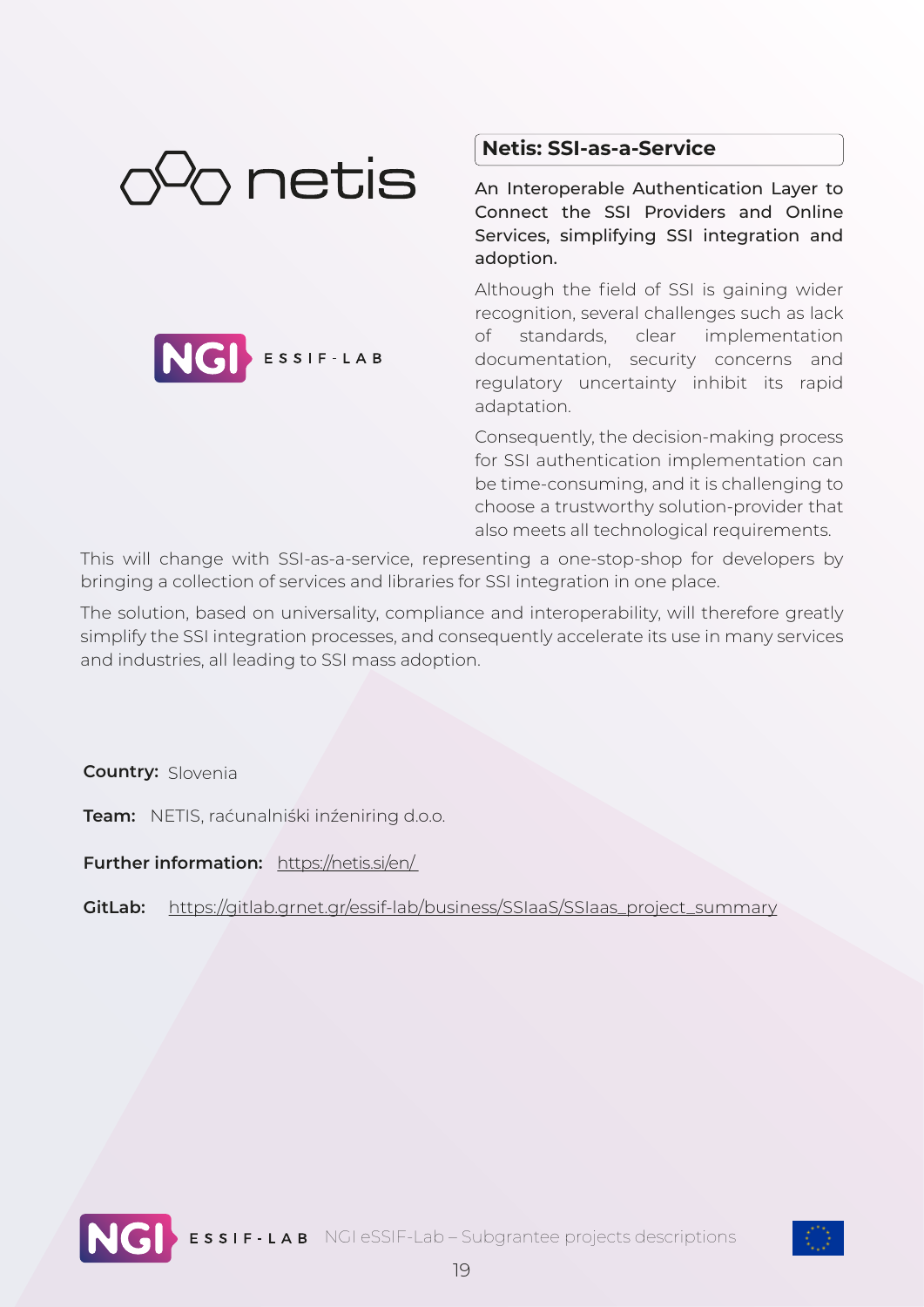

ESSIF-LAB

#### **Jolocom: Universal Backup Service for SSI Agents**

A vendor-neutral, plug-and-play component for equipping SSI Agents with a service to generate interoperable backups of end user data.

The UBS component is intended to enable integrating SSI agents with encrypted backup functionality.

More specifically, by integrating the UBS client library, SSI Wallets and Agents will be able to easily create, update, and retrieve encrypted data backups from a remote (either self-hosted, or maintained by a backup provider) backup service.

Access to encrypted backup documents (as well as the endpoints for creating, updating and deleting them) will be protected using a (configurable) authorization strategy.

The UBS client library / service will integrate with existing DID infrastructure to resolve cryptographic material used for encrypting content and authorizing requests.

The UBS component is intended to be an easily deployable, highly configurable, plug and play component, that can suit a wide range of use cases and deployments.

**Country:** Germany

**Team:** Jolocom GmbH

ING

**Further information:** https://jolocom.io

**GitLab:** https://gitlab.grnet.gr/essif-lab/business/ubs/solution-description-for-ubs

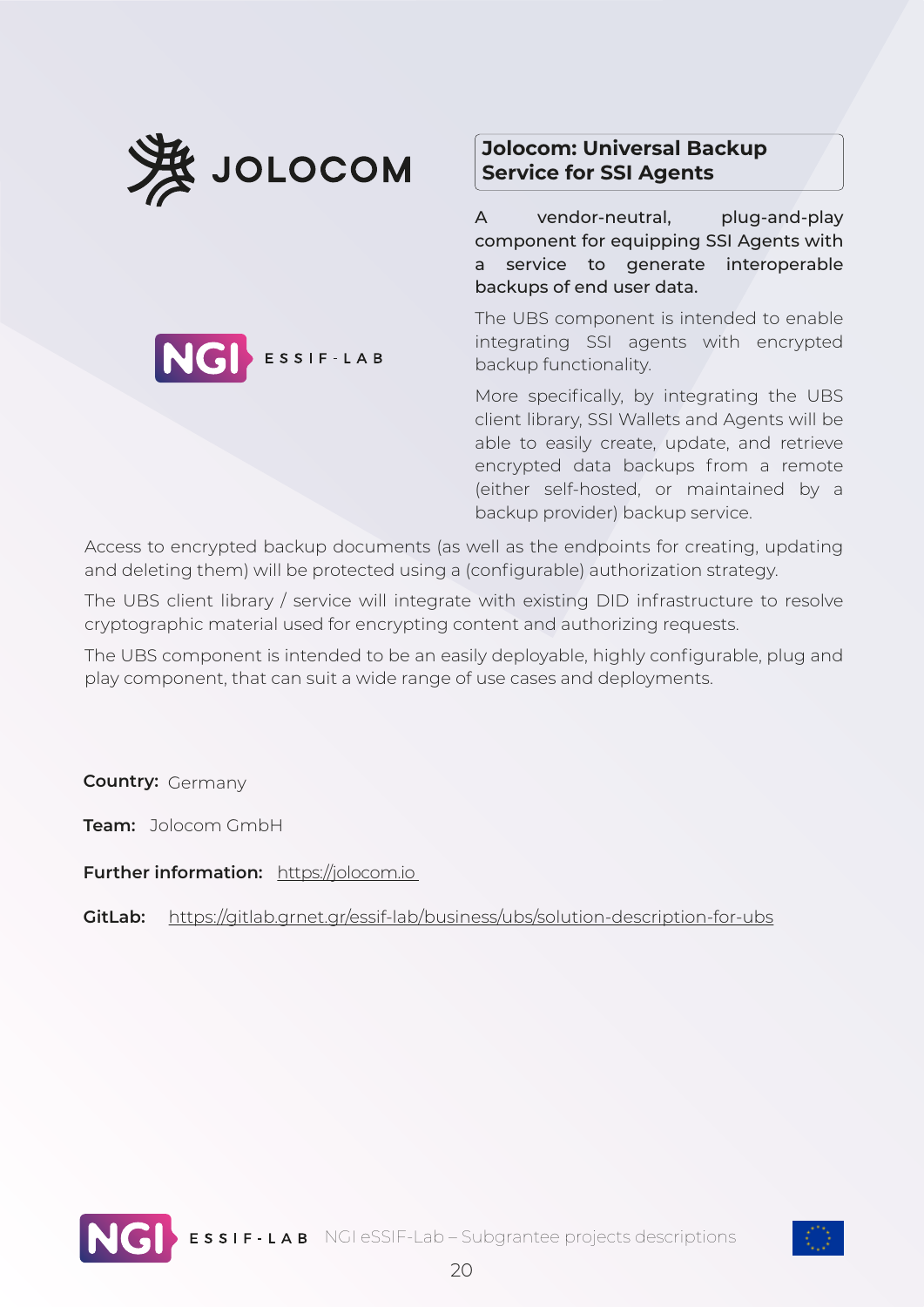



#### **Joinyourbit: SSI4DTM: Self-Sovereign Identity for Digital Transaction Management**

A Digital Transaction Management platform to execute any cross-border transactions: NDAs, contracts, bids, etc.

Self-Sovereign Identity for Digital Transaction Management (SSI4DTM) project aims at implementing an innovative platform to execute any cross-border transactions such as NDAs, contracts, bids, etc. among trusted digital users. It enables users to:

- *·* create and control their own Self-Sovereign Identity (SSI) identities;
- *·* eSign and notarize the whole document-based transactions on blockchain;
- *·* be recognized by other participant within the eSSIF-Lab European ecosystem with which the holder will be or is already in a business relationship.

The project outcome is to identify parties and allow them to access and scale the Digital Single Market (DSM), improve business performances and confidence, while connecting business peers with the eSSIF-Lab open community.

#### **Country:** Italy

**Team:** Joinyourbit SRL

**Further information:** https://www.joinyourbit.com/en/

**GitLab:** https://gitlab.grnet.gr/essif-lab/business/ssi4dtm/ssi4dtm\_project\_summary

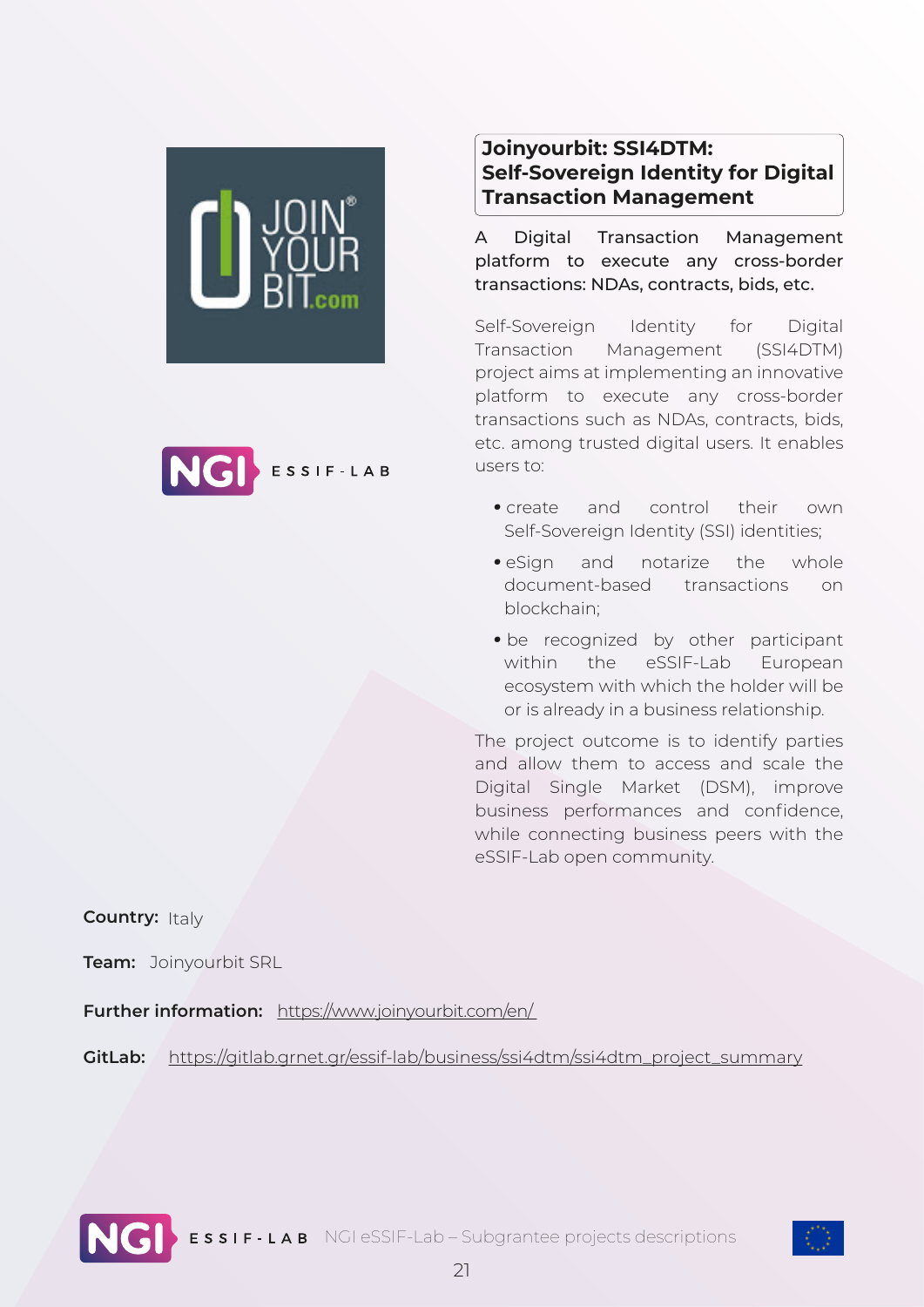



#### **GATACA: GATACA CONNECT**

#### Trusted Single Sign On for a human-centric Internet

GATACA Connect is an SSI Solution for Verifiers that allows them to request and verify W3C-compliant Verifiable Credentials to authenticate users.

GATACA Connect integrates with other GATACA components, such as its GATACA wallet app, its DID resolver or its Schema and Issuer Registries in order to verify DIDs and Verifiable Credentials.

GATACA Connect -and the entire GATACA platform- was designed following global interoperability principles. For this reason, it implements existing W3C standards and provides an interoperability layer to detach the blockchain infrastructure layer from the SSI solution layer.

The immaturity of the market and the lack of interoperability among different implementations makes it difficult for stakeholders to choose a specific vendor to start promoting real use cases, as they fear vendor lock-in situations or waste of resources on discontinued technologies. For this reason, the goal of this project is to make GATACA Connect vendor-agnostic; that is, for it to work with other wallets and DID resolver providers.

As a result of this project, GATACA has integrated Connect to the Universal Resolver and contributed to its specs by proposing new authentication mechanisms. Furthermore, GATACA has defined open APIs for GATACA Connect to allow other providers to integrate their wallets with Connect in case they wish to, or to build new Verifiers following the same interfaces, allowing GATACA Wallet to interoperate to said verifiers.

Beyond this project, GATACA embarked on the Verifier Universal Interface project, an initiative to standardize those APIs with the collaboration of other stakeholders worldwide.

The ultimate goal behind this work is to allow clearing the existing binding between the Wallets and Verifiers of any technology provider.

**Country:** Spain

**Team:** Gataca España SL

**Further information:** https://gataca.io/

**GitLab:** https://gitlab.grnet.gr/essif-lab/business/GATC-BIZ/documentation

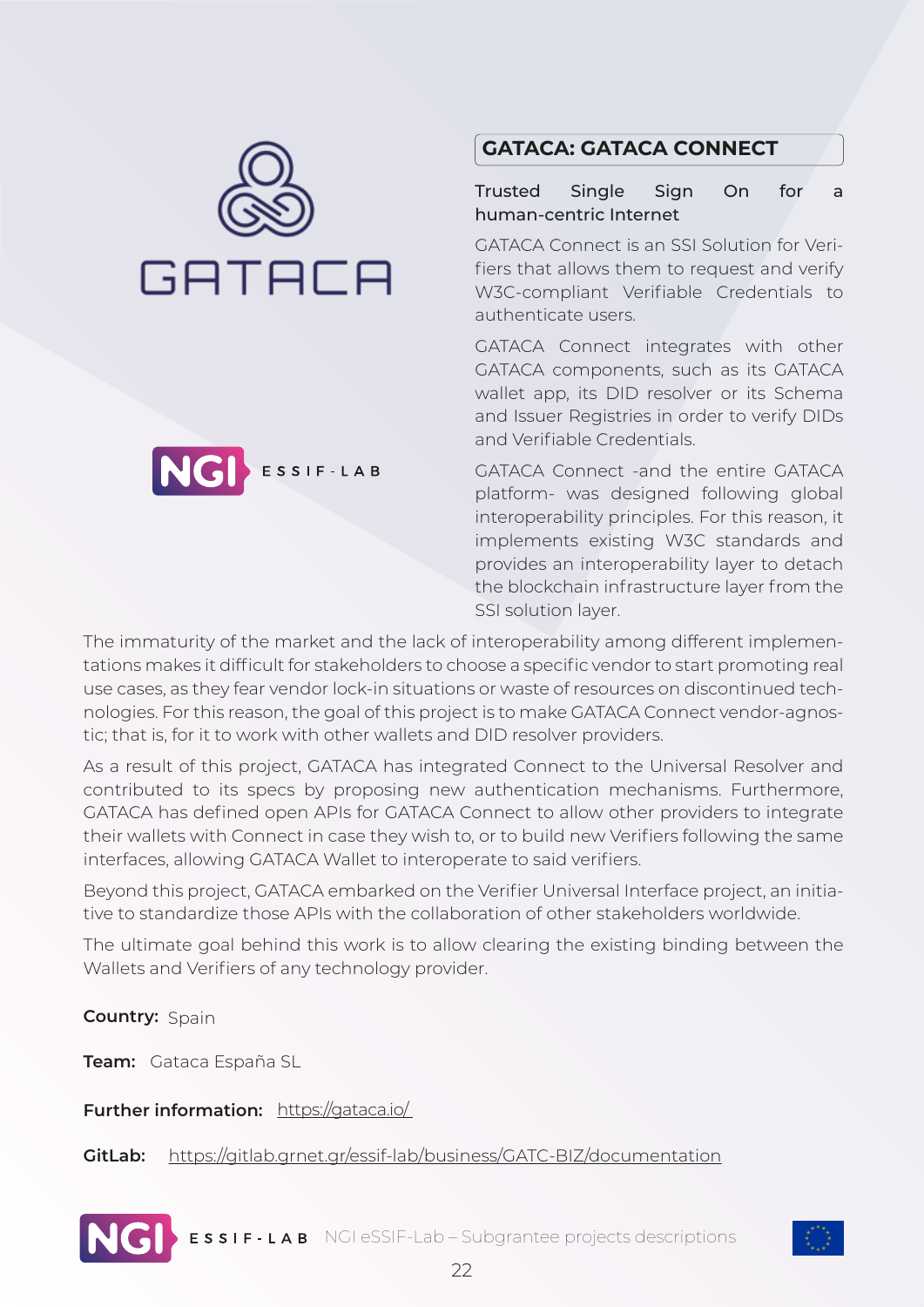

ESSIF-LAB

#### **e-Origin: e-Origin Wallet**

Digital wallet of verifiable credentials for products

e-Origin Wallet projects aims to deliver a collaboration platform providing trustable information (verifiable credentials) about Products (and Companies); a platform where all parties collaborate to gradually enrich and/or certify Product's information.

This solution targets the need to transmit verifiable credentials of products through the entire supply chain, from the manufacturer to the consumer, via the logistics and European authorities (e.g. customs).

**Country:** Belgium

**INGI** 

**Team:** e-Origin SRL

**Further information:** https://eorigin.eu/

**GitLab:** https://gitlab.grnet.gr/essif-lab/business/e-origin/e-origin-wallet\_project\_summary



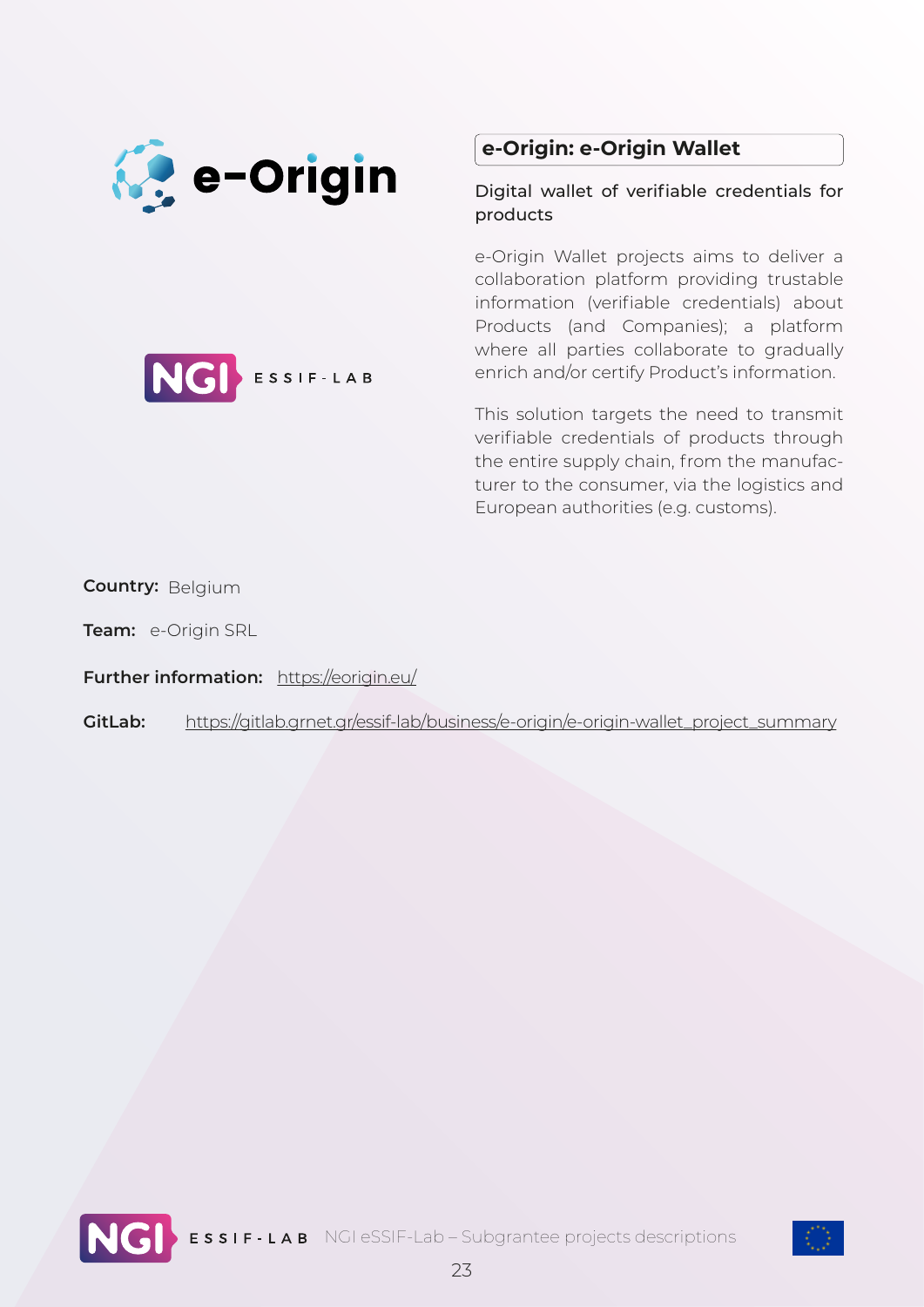

ESSIF-LAB

#### **Domi Labs: SSI-enabled "Contractual Event" Passport**

Enabling businesses to integrate SSI into their contractual record management processes



This supports the building of verifiable contractual records that can be used as evidence of fulfilment of contractual obligations. It also provides verifiable selective disclosure of contract details or content in order to build trust with third parties outside of the contract, including potential creditors, regulators, business counterparties and more.

This project is building a solution that:

- *·*generates, handles, and verifies contracts that are machine readable and tamper-proof, while still being legally binding across EU member states,
- *·*encapsulates the full lifecycle of a contract between two or more parties,
- *·*provides a mechanism for linking real world events to pre-existing contracts, allowing individuals or legal persons to maintain an SSI-capable "passport" of such events.

**Country:** Germany

**Team:** Domi Labs UG

**Further information:** https://domilabs.io/

**GitLab:** https://gitlab.grnet.gr/essif-lab/business/scep/SCEP\_project\_summary



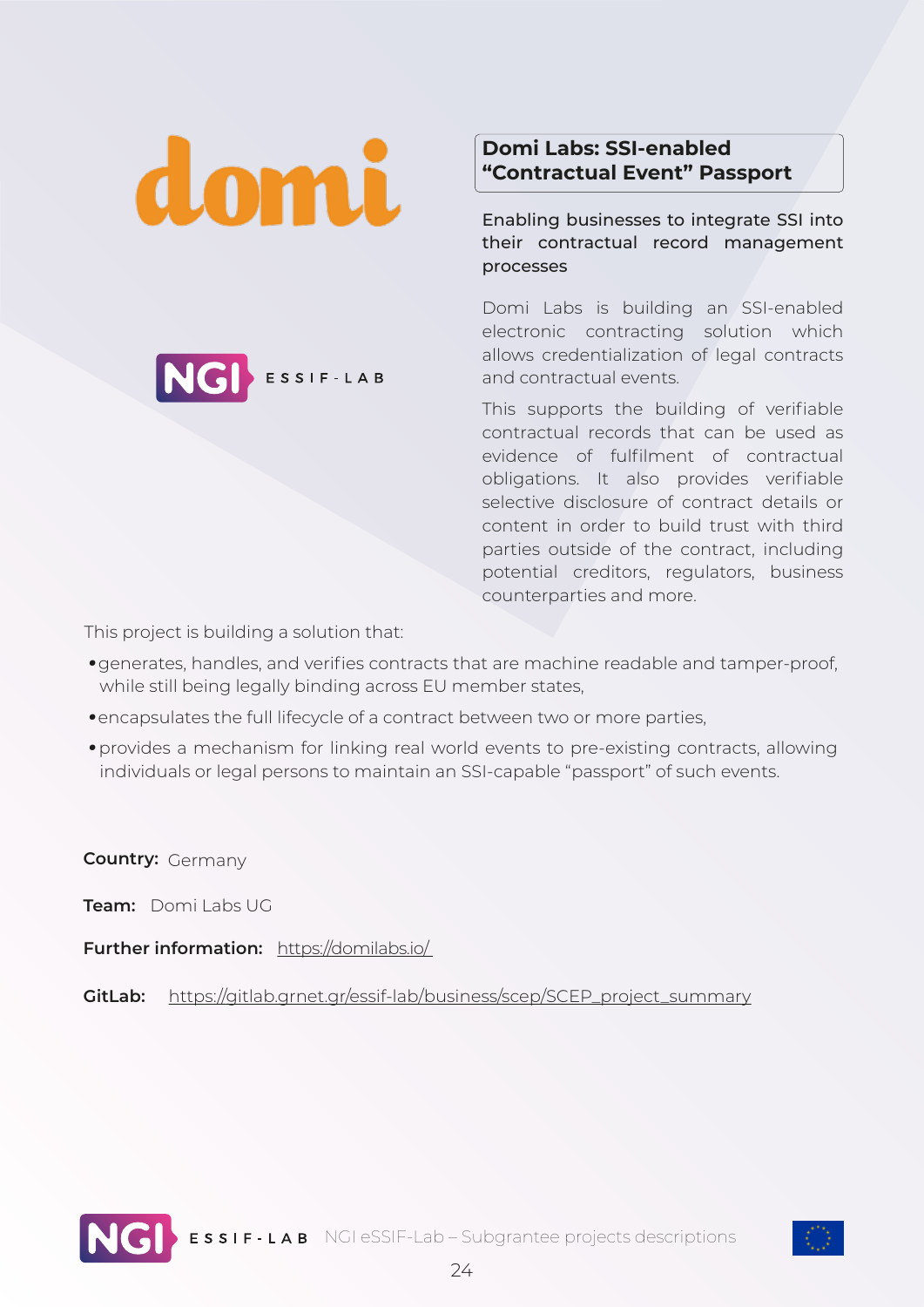

#### **Danube Tech: Universal DID SaaS**

Building a hosted service that allows developers to easily work with Decentralized Identifiers (DIDs), without having to set up their own infrastructure

Danube Tech is building the Universal DID Saas, a hosted platform that allows developers to create, update, resolve, and deactivate Decentralized Identifiers (DIDs), as well as to perform several other advanced DID-related operations.

This will build directly on the well-known open-source tools Universal Resolver and Universal Registrar and integrate with other SSI community efforts that also work with DIDs.

**Country:** Austria

**Team:** Danube Tech GmbH

**Further information:** https://danubetech.com/

#### **GitLab:**

https://gitlab.grnet.gr/essif-lab/business/universal\_did\_saas/udidsaas\_project\_summary







ESSIF-LAB

**INGI**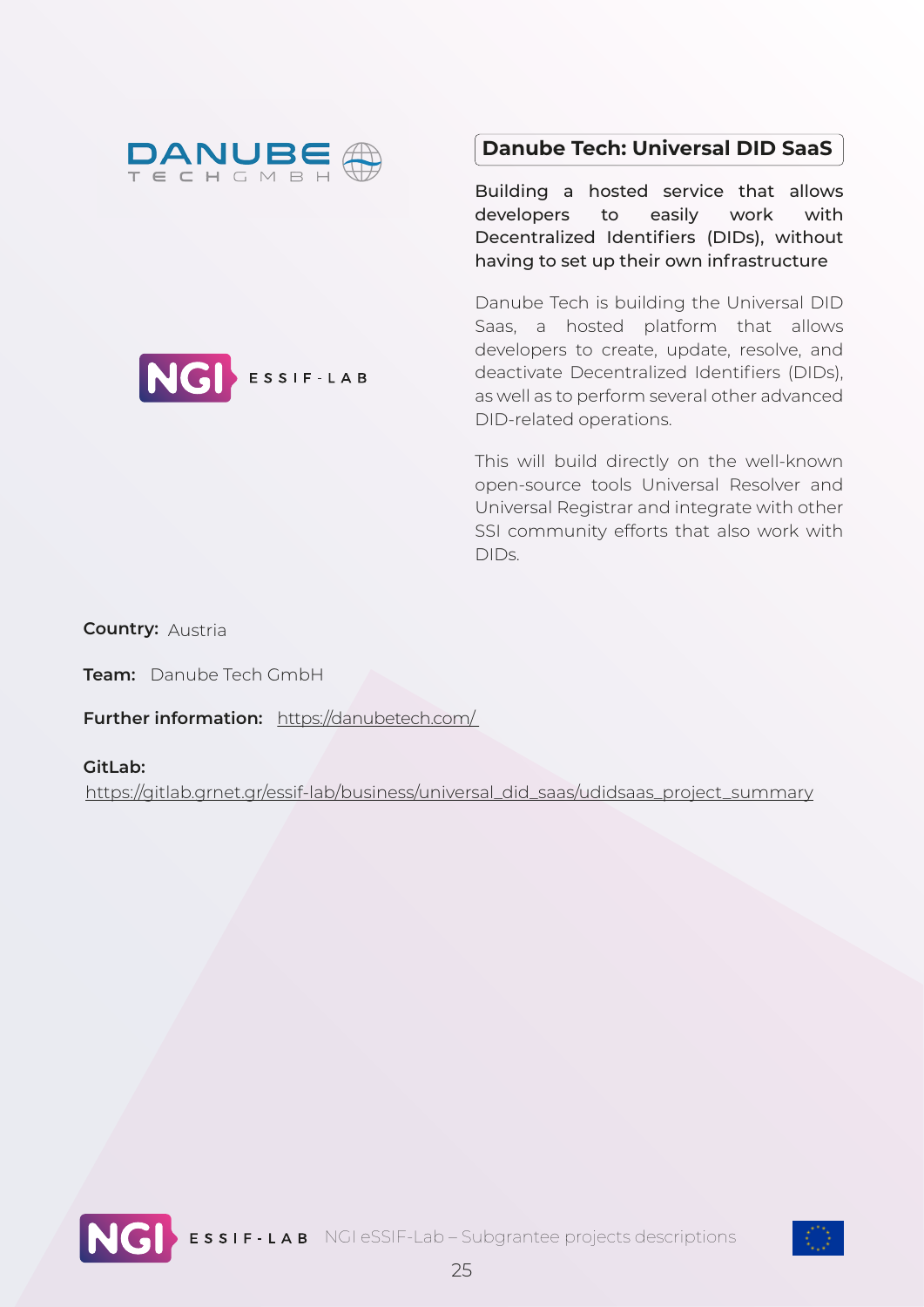



#### **Commerc.io: CommercioKYC**

Easy KYC with Self-Sovereign Identities

Commerc.io wants to create a KYC protocol that will empower both Companies and individuals:

- *·* a Company will onboard customers with high confidence about their true Identity and simplify the internal KYC process and potentially limit privacy data Liabilities
- *·* a Customer will instantly sign-up and sign-in effortlessly to a service, without losing control of their role identity holders, without being forced to request permission of an intermediary or centralised authority and gives control over how their personal data is shared and used.

CommercioKYC is a protocol that enables to instantly Issue a KYC VC (Verifiable Credential) based on data accessed through PSD2 Bank Payment Service Directives.

CommercioKYC will improve customer experience Automating the KYC process by obtaining information straight from end-customers' banks accounts instead of asking them to manually input form fields or send in physical documents and will reduce user drop-out by making it easier and quicker for end-customers to sign up and start using a company service, we increase the chances of them successfully completing the process.

**Country:** Italy

**Team:** Commerc.io srl

**Further information:** https://commerc.io/

**GitLab:** https://gitlab.grnet.gr/essif-lab/business/comkyc/kyc\_project\_summary

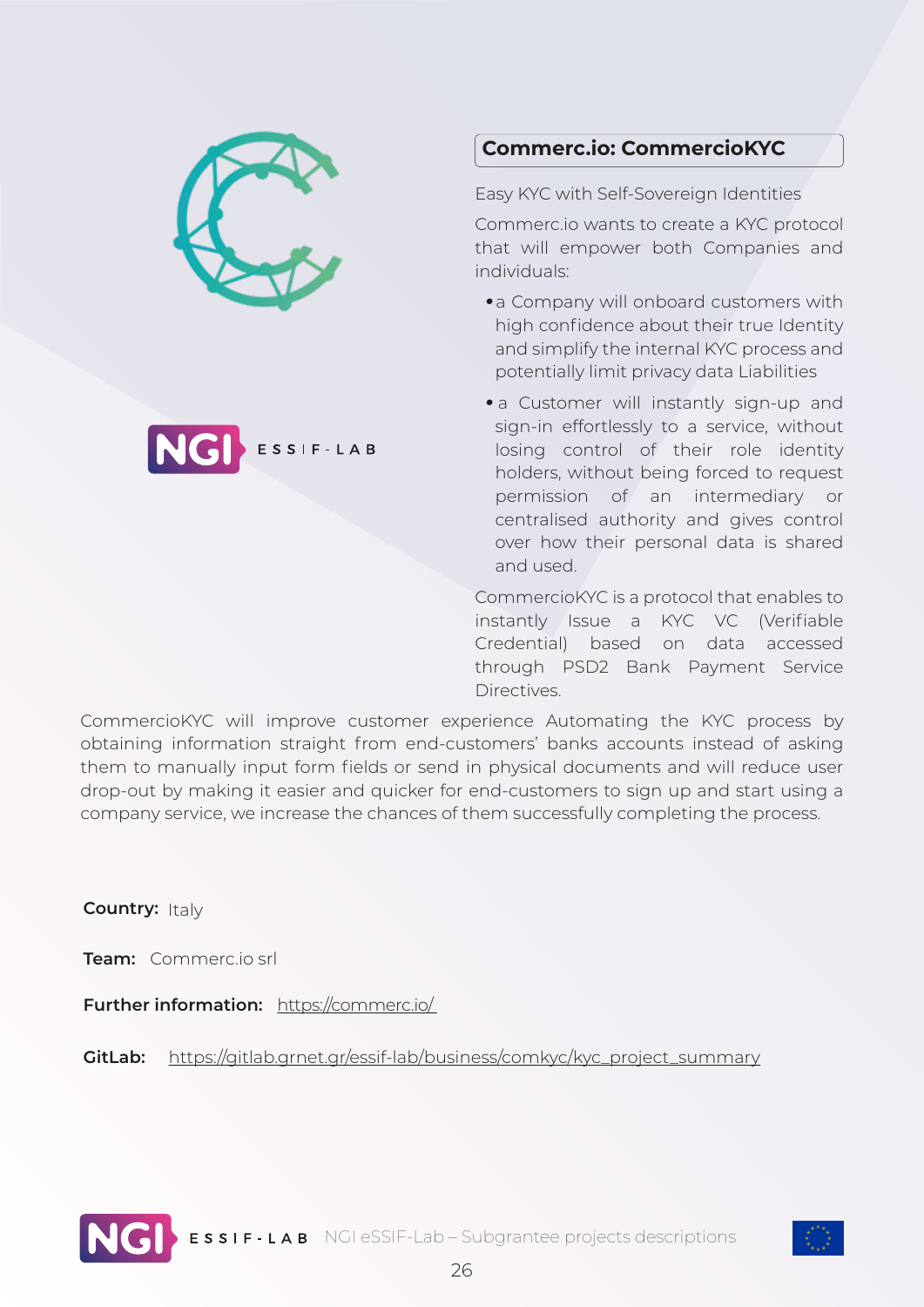# filancore

#### **Filancore: Filancore Identity Gateway**

#### Cheaper, faster and more secure next generation identities

This security solution "Identity Gateway" mainly focuses on the ease of use for DIDs and VCs.

The Identity Gateway aims to provide easy to use service for everyone to highly automate and standardize the issuing process of DIDs and VCs including processes for the complete identity lifecycle.

The service will help to build and manage decentralized identities for the internet of things.

With Filancore Identity Gateway organizations we will be able to register, issue, verify and validate a large number of devices.

**Country:** Germany

**Team:** Filancore UG

**Further information:** https://www.filancore.com/

**GitLab:** https://gitlab.grnet.gr/essif-lab/business/filancore/filancore\_project\_summary





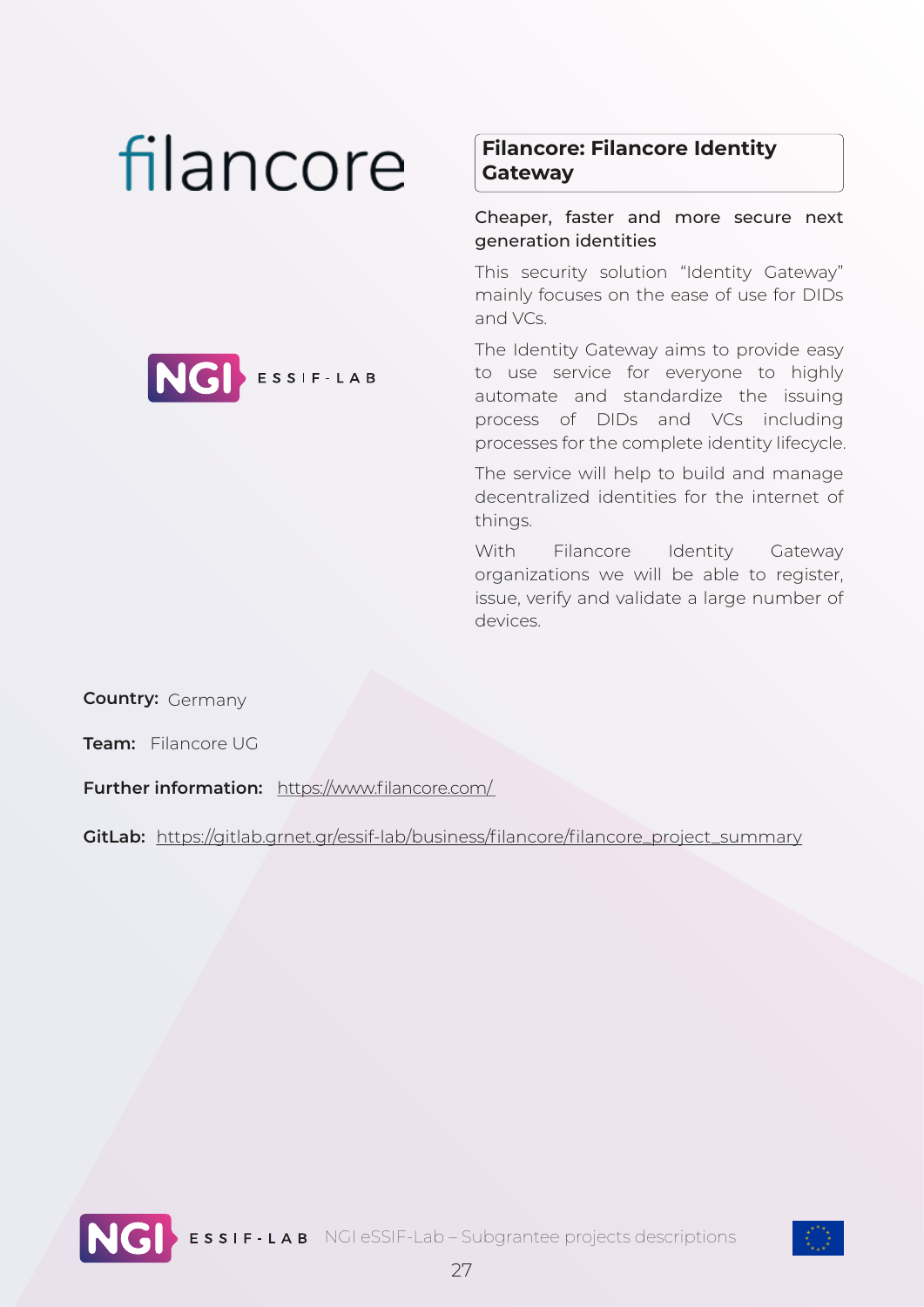### **wellbeing** cart



#### **Wellbeing cart: Data As Currency**

#### Making the use of SSI easy and motivating by focusing on the value of the data.

We believe that the adoption of SSI will be thwarted unless the user clearly understands the benefits that the technology provides. An integrated solution and user-friendly UX is required to demonstrate that data has value.

With Data as Currency we will solve how data is valued, how the value is connected to data flows between services, how to present the value and underlying system in a way that can be easily understood, and how to integrate the system into any service that utilises SSI.

**Country:** Finland

**Team:** Welbeing cart Oy

**Further information:** https://www.wellbeingcart.com/

**GitLab:** https://gitlab.grnet.gr/essif-lab/business/dac/dac\_project\_summary

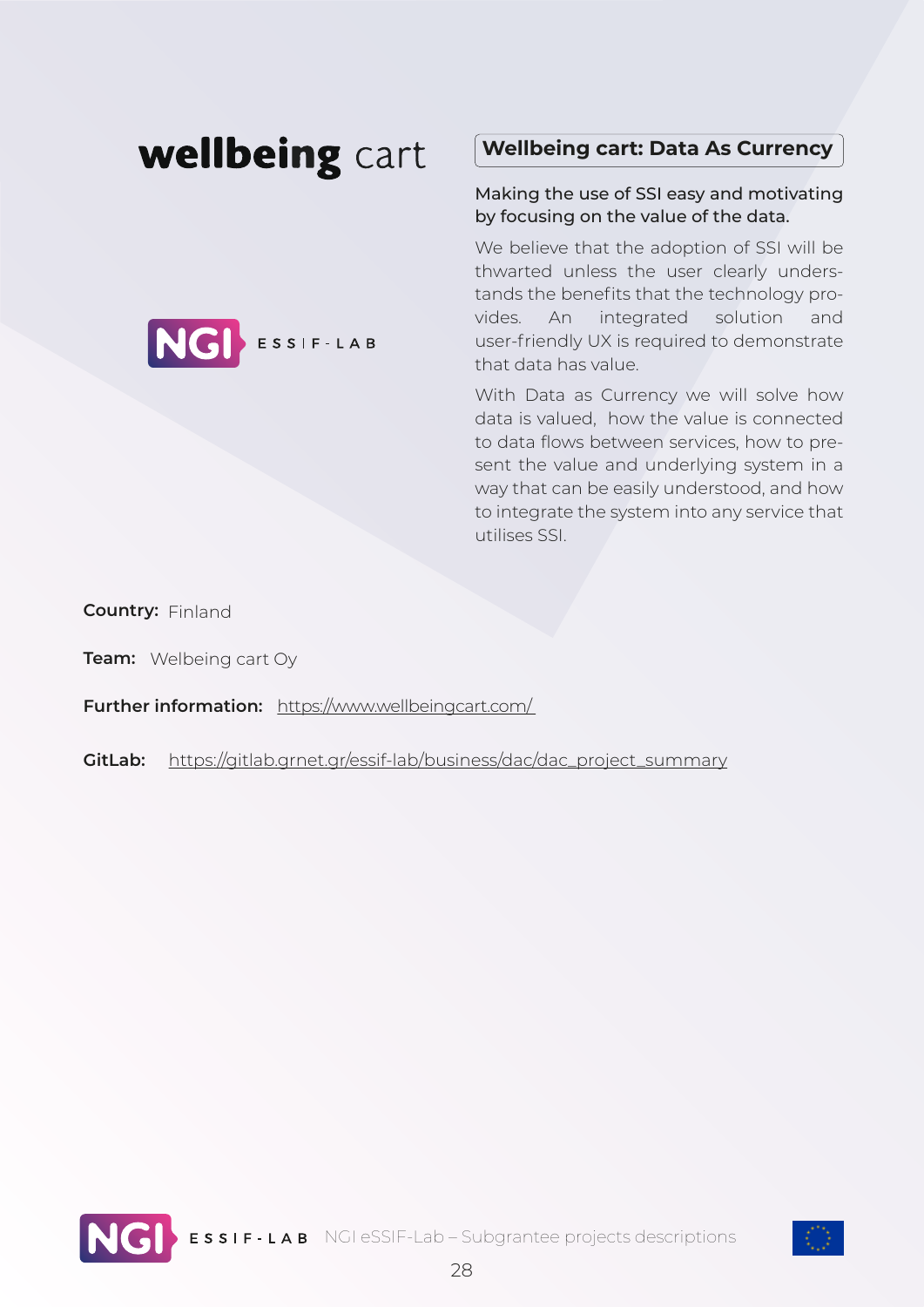

#### **MyData Global: MyData Commons**

The MyData Commons project seeks to empower people with their personal data through the COVID 19 crisis and beyond.



The idea is to complement the data available from traditional top-down sources with that which can be volunteered by individuals when they have the right tools, including decentralised identity and verified claims.

**Country:** Finland

**Team:** MyData Global ry

Further information: https://www.mydata.org

**GitLab:** https://gitlab.grnet.gr/essif-lab/business/mdcommons/mdc\_project\_summary



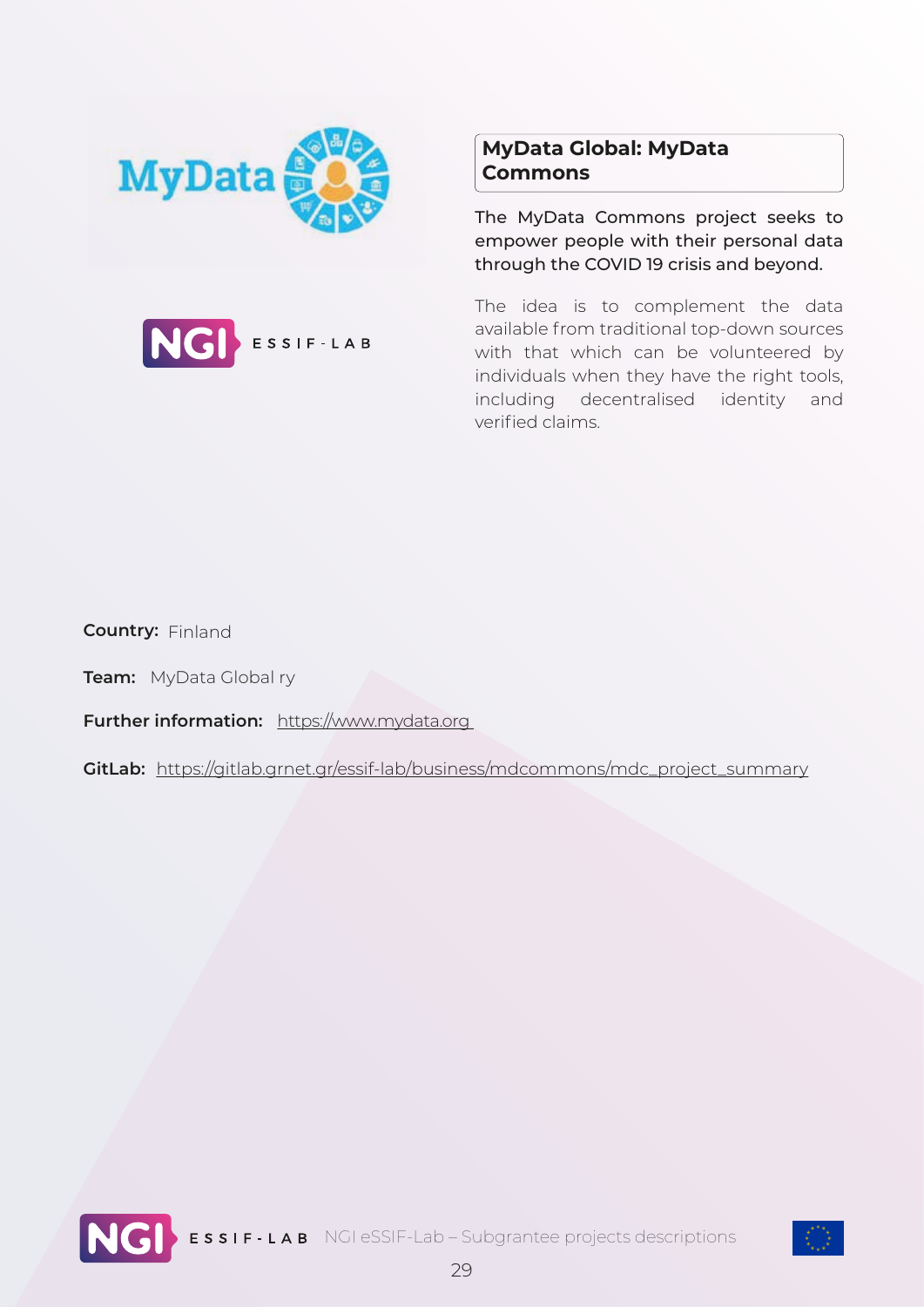

SPHERITY



#### **Spherity: KERI**

Key Event Rotation Infrastructure JavaScript Reference Implementation

KERI is both a "spanning layer" and open-source mechanism for interoperability across DID methods, and an upgrade to the SSI stack as a whole.

It is a paper-thin protocol logging CRUD events for DID control, which allows some peer-to-peer use cases to detach from blockchains altogether, and others to rely less on full nodes or real-time access to a chain.

**Country:** Germany

**Team:** Spherity GmbH

**Further information:** https://spherity.com

**GitLab:** https://gitlab.grnet.gr/essif-lab/business/KERI-JS/kerijs\_project\_summary



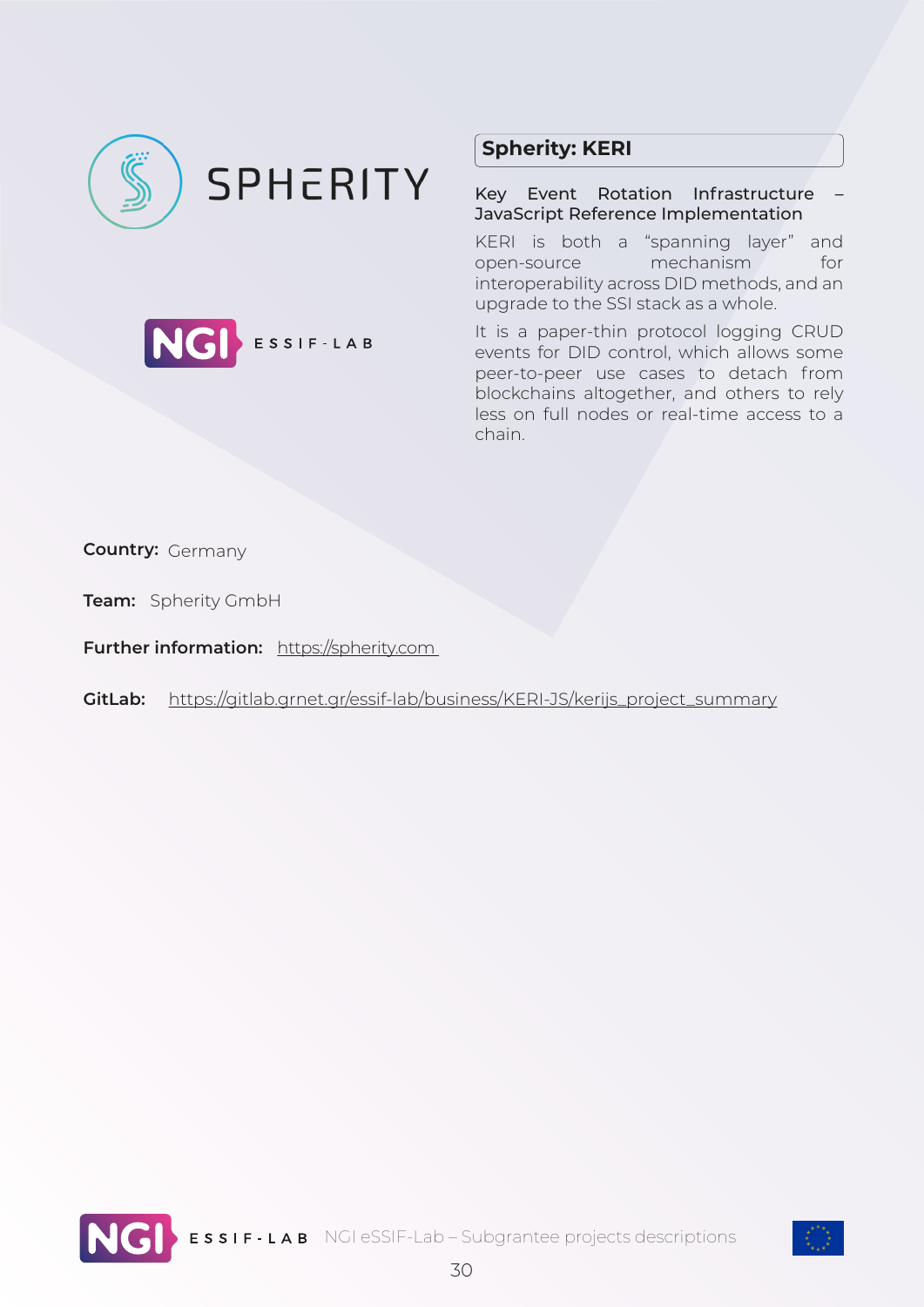### Other SSI Components Available



Issue and obtain credential-data to/from your users, without you needing to worry about the kind of wallets they use, nor about the different protocols and credentials such wallets use.

In order to build an IT application that issues credentials, or uses them, the application must communicate with their users' wallets. So either the application prescribes the wallets their users must use – forcing them to add that wallet to the set of wallets they already have, or it must find a way to support the many different kinds of wallets that are, and will be out there.

The SSI-Service/Gateway (SG) is an open source IT component that does this heavy lifting for you: it allows your application to simply issue, request and obtain credential data, without having to worry about the kind of wallet the user has, nor about the different associated protocols or the kind(s) of credentials that the wallet supports. This allows you to focus on the application you are building rather than on spending resources on hooking up different kinds of wallets.

Already, the wallets of Jolocom, IRMA, and Hyperledger/Indy wallets (e.g. Esatus) are supported. Additional ones (e.g. the IDA wallet) will be added as needed.

**Country:** Netherlands

**Team:** TNO

**Further information:** https://www.tno.nl/en/focus-areas/information-communication-technology/roadmaps/data-sharing/ssi/

**GitLab:** https://gitlab.grnet.gr/essif-lab/tno-ssi-service